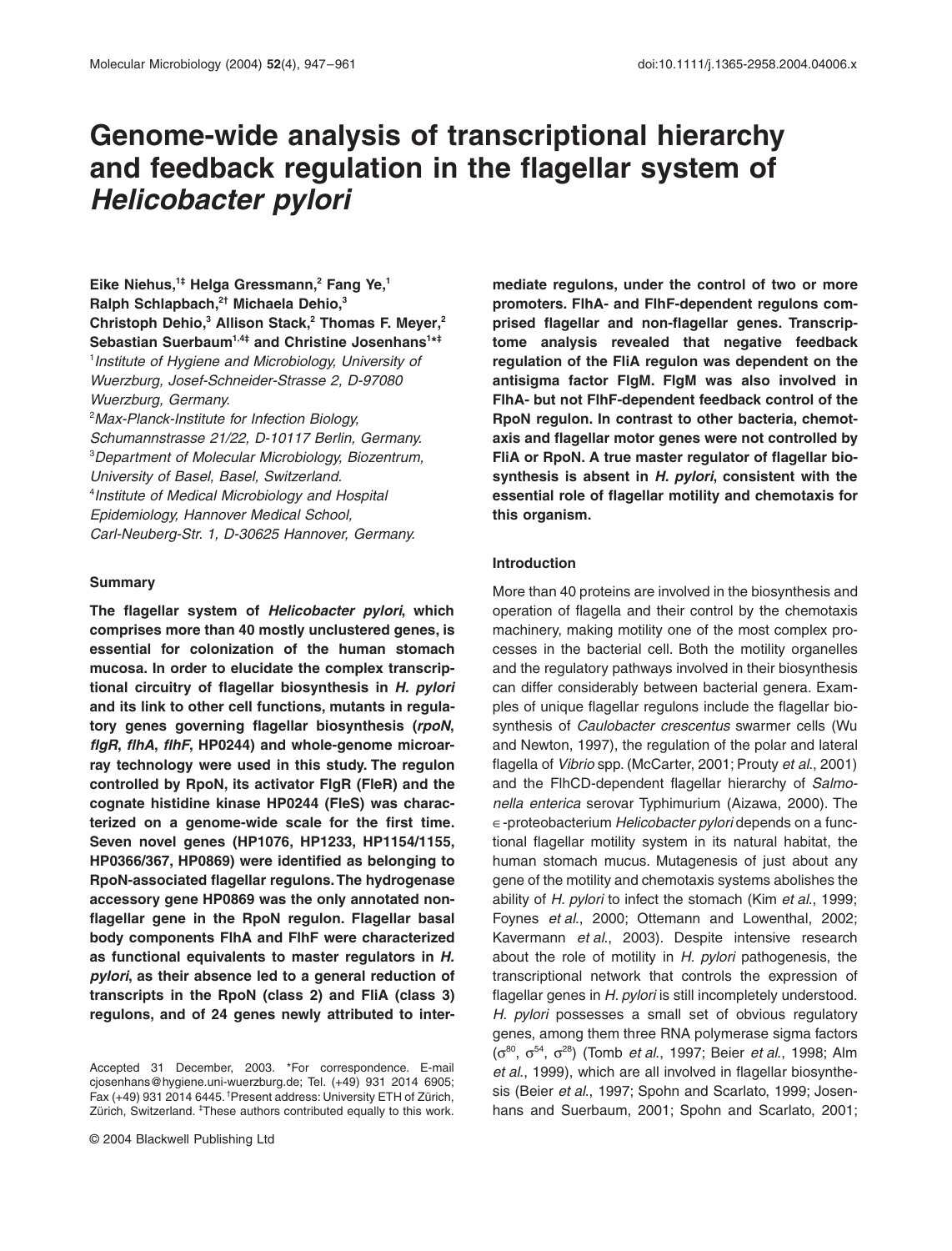Josenhans *et al*., 2002). No flagellar master regulator similar to FlhCD in the Enterobacteriaceae has been found in the *H. pylori* genome (*Supplementary material*, Fig. S1). *H. pylori* FlgR, an RpoN activator (Spohn and Scarlato, 1999), is an orthologue of flagellar master regulators in other bacteria (FleR and FleQ of *Pseudomonas* spp., CtrA and FlbD of *Caulobacter*, FlrA and FlrC of *Vibrio* spp.; Jenal, 2000; Prouty *et al*., 2001; Dasgupta *et al*., 2002), but functional analyses do not support a role for FlgR as a master regulator. The recent characterization of the flagellar anti- $\sigma^{28}$  factor FlgM of *H. pylori* and the discovery of novel  $\sigma^{28}$ -dependent genes by comprehensive transcript profiling have been major steps towards understanding the flagellar regulon of *H. pylori* (Colland *et al*., 2001; Josenhans *et al*., 2002). Two other known flagellar regulators are RpoN ( $\sigma^{54}$ , encoded by HP0714/ jhp652) and FlhA/FlbA (encoded by HP1041/jhp383), an essential membrane component of the flagellar basal body export apparatus (Schmitz *et al*., 1997; Minamino and Macnab, 2000; Fujinaga *et al*., 2001; Kihara *et al*., 2001). One class of *H. pylori* flagellar genes (class 2; middle genes) is supposedly dependent on RpoN, and on the RpoN activator FlgR (Spohn and Scarlato, 1999) and its cognate histidine kinase HP0244 (jhp229; Beier and Frank, 2000), which form a two-component system (TCS), similar to FleS and FleR of *Pseudomonas aeruginosa* (Ritchings *et al*., 1995). FlhA was shown to be required for expression of three flagella-associated genes, which belong to both  $\sigma^{28}$ - and  $\sigma^{54}$ -dependent flagellar regulons in *H. pylori* (Schmitz *et al*., 1997). In a recent report, FlhA of *Bacillus thuringiensis* was involved in both flagellar assembly and the secretion of virulence factors (Ghelardi *et al*., 2002), making it a likely candidate for connecting motility/flagella with other cell functions. A further putative flagellar regulatory gene is *flhF* (HP1035/jhp389), which is not found in the Enterobacteriaceae, but in several other flagellated bacteria. FlhF belongs to the protein family of the signal recognition particle (SRP), which is involved in targeted protein transport across membranes (Keenan *et al*., 2001). *flhF* and the downstream gene (*flhG/fleN*) are involved in polar flagellar placement or regulation of flagellar numbers (Dasgupta *et al*., 2000; Pandza *et al*., 2000).

We and others have recently proposed a hierarchical model of *H. pylori* flagellar regulation (Spohn and Scarlato, 2001; Josenhans *et al*., 2002), which contains elements of both the *Caulobacter* and *Salmonella* flagellar hierarchies. However, many questions remain unsolved. Global flagellar regulators in *H. pylori*, which link motilityassociated regulons to other cell functions, have not been found so far, and only a few  $\sigma^{54}$ -dependent genes have been identified. In addition, most flagella-associated genes could not be assigned with defined regulons in *H. pylori*. Mechanisms of transcriptional feedback inhibition

in the *Helicobacter* flagellar system have not been explored.

The aims of the present study were to characterize the flagellar regulons, their integration into the global regulatory circuitry and flagellar master regulators in *H. pylori*. Genome-wide transcriptional profiling of *rpoN*, *flhA*, *flgR*, HP0244 and *flhF* mutants, as well as *flhA/flgM* and *flhF/ flgM* double mutants, by means of a custom-designed DNA microarray revealed novel flagellar and non-flagellar genes in the  $\sigma^{54}$  regulon or in intermediate regulons in *H*. *pylori*. Flagellar basal body components FlhA and FlhF are functional equivalents of master regulators in *H. pylori*, as their absence led to a global reduction of transcripts in the FliA, RpoN and intermediate regulons. These effects on class 2 and class 3 flagellar genes were characterized in part as transcriptional feedback mechanisms dependent on FlgM.

## **Results and discussion**

# *Mutagenesis and characterization of* H. pylori *genes involved in flagellar regulation*

Knock-out mutants of two *H. pylori* strains, N6 (Ferrero *et al*., 1992) and 88-3887 (motile 26695 isolate; Josenhans *et al*., 2000) in the genes *rpoN*, *flhA*, *flhF*, HP0244 and *flgR* were constructed by disruption with an *aphA3*¢- III kanamycin resistance cassette in direct orientation (genome localization of flagellar genes in *Supplementary material*, Fig. S1). Substantial parts of the 5<sup>'</sup> coding regions were deliberately kept intact, such that transcriptional regulation of the mutated gene itself might also be detected by transcriptional profiling of the mutants. *flhA* and  $rpoN$  are in monocistronic operons with  $\sigma^{80}$ -like promoter sequences (Schmitz *et al*., 1997; Tomb *et al*., 1997; Fujinaga *et al*., 2001). *flhF* is the first gene of a large operon comprising genes HP1035 (*flhF*) to HP1028 and including flagellar switch genes and HP1032 (*fliA*). [The original annotation in both complete genomes (Tomb *et al*., 1997; Alm *et al*., 1999) lists a hypothetical gene with no homologies to database entries, HP1033, which would be oriented in the inverse direction of upstream HP1034 and downstream HP1032. Upon reassessment of the genomic region between HP1035 and HP1028, a new open reading frame (ORF), HP1033b, emerged, which is in direct orientation to the upstream and downstream ORFs. This novel annotation of HP1033b (for sequence, see *Supplementary material*, alignment 1; HP1033b has 49% amino acid similarity to *Campylobacter jejuni* Cj0062c) makes this gene cluster a contiguous putative operon. Co-transcripts between HP1033b and upstream HP1034/HP1035 and downstream HP1032 were detected by reverse transcription polymerase chain reaction (RT-PCR; data not shown).]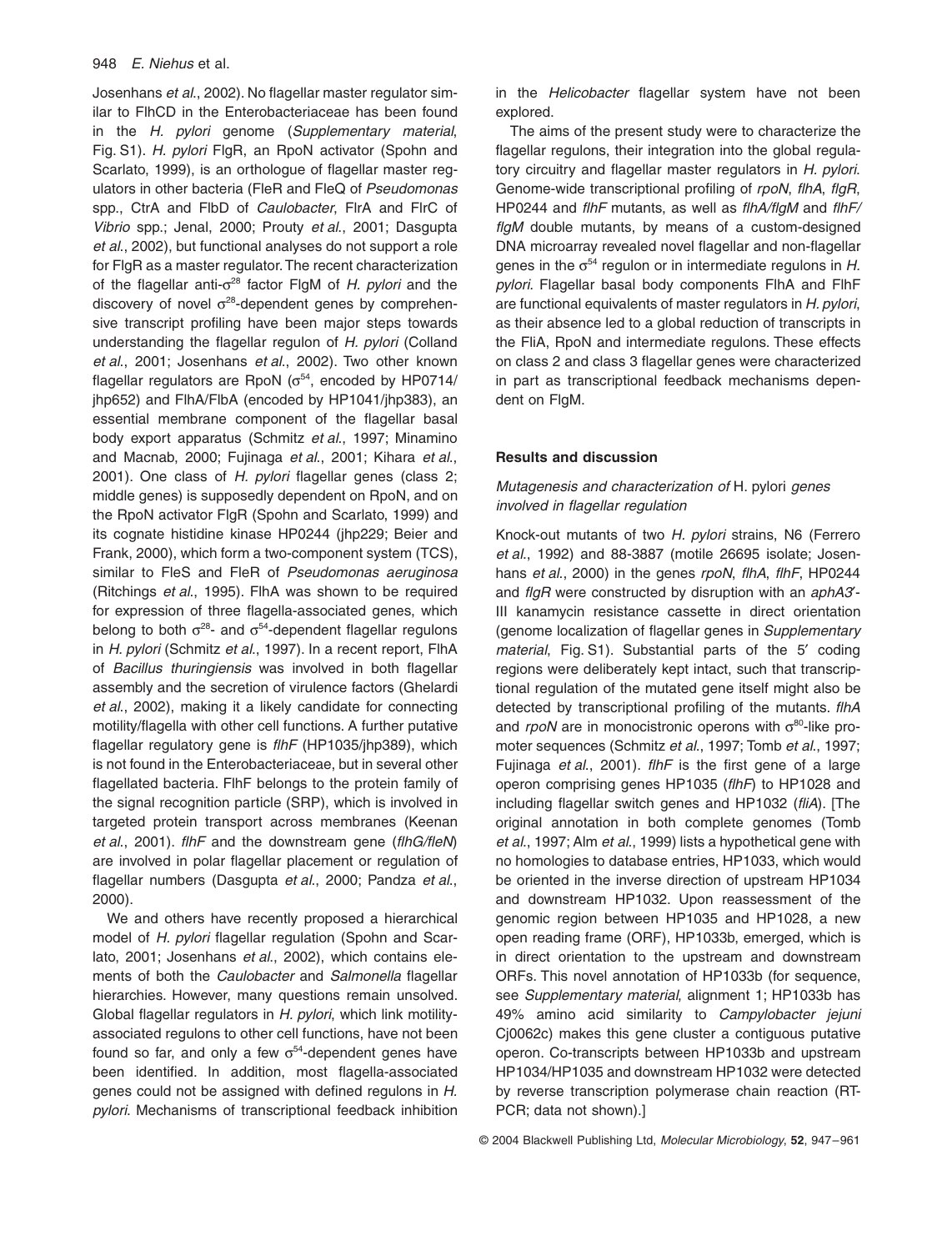The *rpoN*, *flhA*, *flgR* and *flhF* mutants were phenotypically characterized for the presence of flagella (transmission electron microscopy), motility (wet mounts, swarm plates; not shown) and for the expression of the flagellar proteins FlaA, FlaB and FlgE1 (hook protein) in whole-cell lysates as well as in flagellar preparations. All mutants lacked flagella and were non-motile. *rpoN* and *flgR* mutants did not express detectable amounts of FlaA, FlaB or hook protein (data not shown; Beier and Frank, 2000; Fujinaga *et al*., 2001). As described previously, *flhA* mutants expressed hook protein, but no detectable amounts of FlaA or FlaB (Schmitz *et al*., 1997). Complementation *in trans* of the *flhA* mutants was performed, which reconstituted flagellar biosynthesis and motility. Two different *flhF* mutants were constructed (*flhfm1* and *flhfm2*; see *Experimental procedures*). *flhF* mutants had a similar phenotype to *flhA* mutants, but expression of FlgE1 (hook protein) could not be detected in Western blots. Very few *flhF* mutant bacteria displayed one or two short and laterally localized flagella, but the majority of these bacteria were aflagellate.

# *The RpoN regulon of H. pylori:*  $\sigma^{54}$  *plays a central role in flagellar biogenesis and controls a unique set of flagellar genes*

In order to define the RpoN regulon in *H. pylori*, fluorescently labelled cDNAs of wild-type strains and *rpoN* mutants of *H. pylori* N6 and 88-3887 were competitively hybridized on glass slide DNA microarrays, and expression ratios were determined. Two different microarray systems (based on oligonucleotides or PCR products) were used as well as three different biological experiments. To account for possible changes in transcription of the flagellar genes during the different growth phases (Niehus *et al.*, 2002), early exponential  $(OD_{600} = 0.35)$  and mid-exponential phase  $(OD_{600} = 0.7)$  were tested. The transcriptional changes determined by microarray experiments in the *rpoN* mutants versus the wild-type strains (Table 1) were confirmed by semi-quantitative RT-PCR (Table 1; Fig. 1). By these experiments, the *H. pylori* RpoN regulon was characterized on a genome-wide scale for the first time (Table 1). It included four known 'middle' flagellar genes (proposed class 2, Table 1; Spohn and Scarlato, 2001), coding for the flagellar hook subunit (FlgE1), hook–filament adaptor proteins (FlgK, FlgL) and the minor flagellin subunit FlaB. In addition, we identified five genes in four operons as novel members of the  $\sigma^{54}$ regulon that had not been linked to RpoN or flagellar biosynthesis before (Table 1). A single non-flagellar gene in the newly defined RpoN regulon was HP0869 (*hypA*), encoding a nickel-binding protein involved in hydrogenase and urease maturation (Mehta *et al*., 2003), which is cotranscribed with the  $\sigma^{54}$ -dependent gene *flgE1* (HP0870). Three of the novel genes (HP1076, HP1233, HP1154) encode proteins of unknown function, and HP1155 (*murG*) encodes a glycosyltransferase active in peptidoglycan biosynthesis, which has a housekeeping function in all cell wall-possessing bacteria. The protein encoded by HP1154 shows low sequence similarities to UDP-glucuronyl transferases. A weak protein interaction with the FlaA flagellin (Hybrigenics PimRider™ database; Rain *et al*., 2001; [http://pim.hybrigenics.com/pimrider\)](http://pim.hybrigenics.com/pimrider) suggests a function in flagellar assembly. Links to flagellar biosynthesis are suspected for the latter four genes, which will be explored in detail in future studies. HP1076, which has no significant amino acid homologies with known flagellar proteins, interacts with the flagellar chaperone FliS (HP0753), and FlgB, a flagellar rod component (Hybrigenics PimRiderTM). The second novel gene in the RpoN regulon was HP1233, a *Helicobacter*-specific protein of unknown function. A CLUSTALW alignment of the HP1233 protein yielded an overall similarity of 22% (identity 10%) with *Salmonella* FlgJ, the flagellar muraminidase (see *Supplementary material*, alignment 2). Inactivation of HP1076 and HP1233 by mutagenesis led to altered flagellar morphology (shorter and fewer flagella, impaired flagellar sheaths), which indicates a function in flagellar biosynthesis (data not shown). Some operons described previously as possessing  $\sigma^{54}$ -like promoters (Spohn and Scarlato, 1999) could not be confirmed as part of the RpoN regulon in our experiments. Transcription of the gene cluster *flg-x-DE2* (HP0906–HP0908) and the *flgBC* (HP1559–HP1558) flagellar rod operon was not reduced below the cut-off in the microarray experiments (Table 1; Fig. 1). RT-PCR indicated that HP0906, which is preceded by a  $\sigma^{54}$ -like promoter and was shown previously to be under the control of FlgR (Spohn and Scarlato, 1999), and HP1559 (*flgB*) were dependent on RpoN for transcription. HP0907 (*flgD* orthologue; Hirano *et al*., 2003) and HP0908 (*flgE2*), which codes for a flagellar hook FlgE1 orthologue (O'Toole *et al*., 1994) appeared to be independent of RpoN (Fig. 1). Transcription of HP0907/HP0908 was also not reduced in *flgR*, HP0244 or *flhA* mutants compared with the wild type (Table 1 and below) and, by RT-PCR, their transcription was stronger than that of HP0906 (Fig. 1B). HP0908 and HP0907 are likely to be controlled by an additional FliA- and RpoN-independent promoter ( $\sigma^{80}$  consensus-like promoter sequence at position -25 to -59 upstream of the start codon; Vanet *et al*., 2000). So far, *flgE2* genes have only been found in *Helicobacter* and *Campylobacter* species, and their function remains to be clarified. Transcription of all flagellar regulatory genes, among them *rpoN* itself, was not altered in the *rpoN* mutants as shown by microarray and RT-PCR (Table 1).  $\sigma^{54}$ -like promoters could be identified upstream of all genes differentially expressed in the *rpoN* mutants, including the novel  $\sigma^{54}$ -dependent genes (Fig. 2).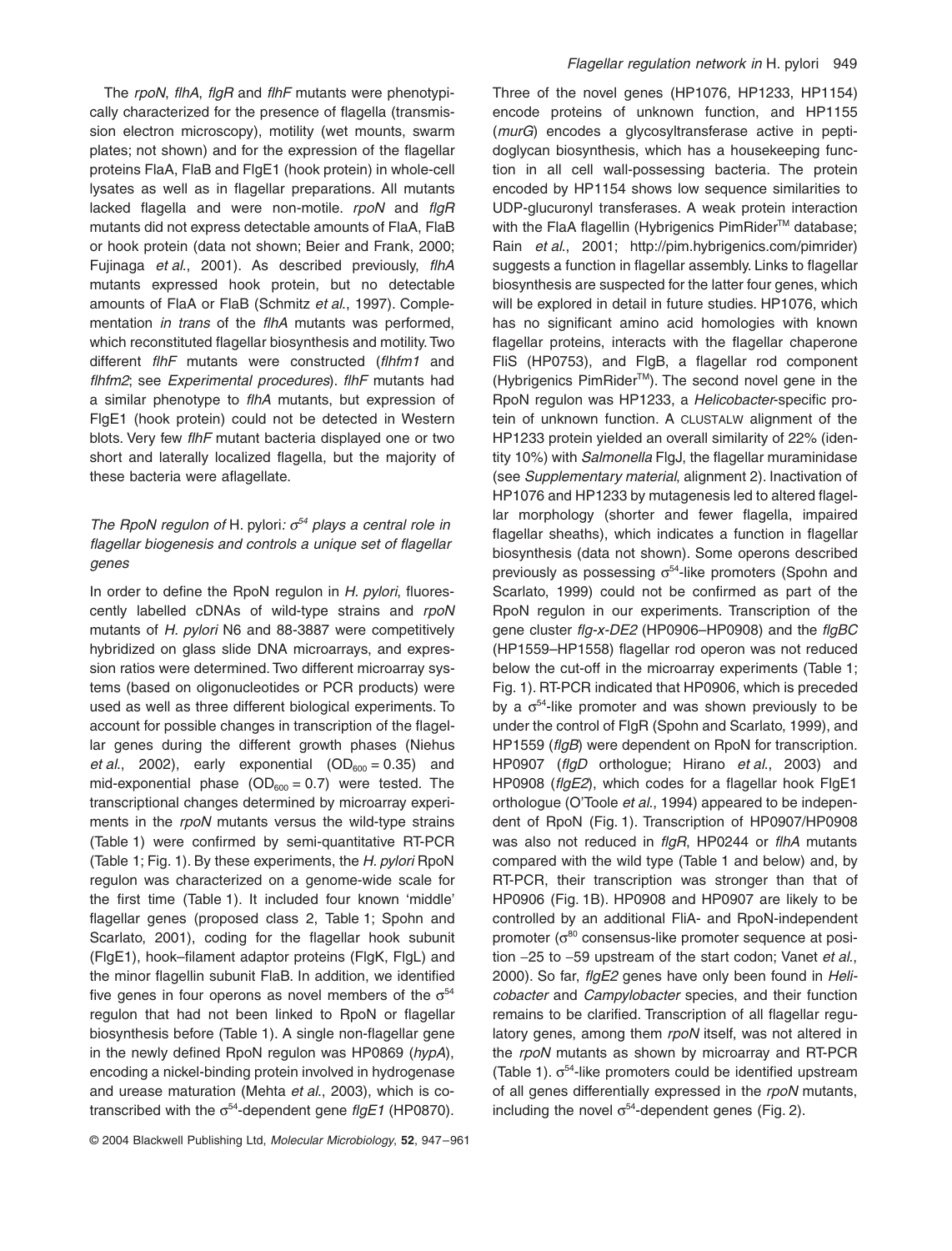# 950 *E. Niehus* et al.

**Table 1.** Selected results of the DNA microarray hybridization experiments with different *H. pylori* strains and flagellar mutants (top). Means of ratios and standard deviations are based on *n* independent competitive PCR product-based microarray hybridizations, including two replicas of every PCR product on each microarray slide (*n*-values are indicated above each lane). Gene names and designations of the loci in strain 26695 (TIGR HP numbers; Tomb *et al*., 1997) are indicated. A colour code to the left of the gene names indicates the grouping of genes into the regulatory classes 2 and 3, or intermediate classes, which are controlled by more than one promoter (see also Fig. 4). The up- or downregulation of genes as determined by the array experiments is highlighted in the table by red or orange shading (downregulated) and light green shading (upregulated). Regulators investigated in the study are highlighted in grey. RT-PCR was performed for all experiments designated with ∞ or \*: \*upor downregulation, as determined by semi-quantitative RT-PCR; ∞ no regulation, as determined by semi-quantitative RT-PCR.

|  |                          |                                |                                                                                                            | $(n=4)$<br>V TV               |                            |                             |                                     | $\overline{\mathbf{s}}$                   | $\overline{\mathbf{x}}$ |                                 |                                            |            |                                               | wt /                              |                                         |                               |                     | $(n=5)$                                      |            |
|--|--------------------------|--------------------------------|------------------------------------------------------------------------------------------------------------|-------------------------------|----------------------------|-----------------------------|-------------------------------------|-------------------------------------------|-------------------------|---------------------------------|--------------------------------------------|------------|-----------------------------------------------|-----------------------------------|-----------------------------------------|-------------------------------|---------------------|----------------------------------------------|------------|
|  |                          | <b>TIGR</b><br>orf no.         | putative gene product (gene)                                                                               | HpN6<br>rpoN                  | \$                         | Hp88-3887 wt/<br>rpoN (n=3) | \$                                  | $(n=2)$<br>HpN6<br>figR (r<br>$\div$      | HP244 (n=4)<br>HpN6     | $\ddagger$                      | f/hA $(n=4)$<br>w /<br>HpN6                | $\ddagger$ | Hp88-3887 wt/<br>fih $A$ (n=3)                | $(n=4)$<br>HpN6<br>fihF<br>$\div$ | \$                                      | Hp88-3887wt/<br>$f$ IhF (n=2) | \$                  | $\overline{\mathbf{x}}$<br>fihA/figM<br>HpN6 | \$         |
|  |                          | HP0472                         | outer membrane protein 11 (omp11)                                                                          | $^{\circ}$ 0.9 0.2            |                            | 0.9                         | 0.2                                 | $1.2 \t0.1$                               | 0.7                     | 0.1                             | $*15.9$                                    | 7.1        | ۸<br>7.9                                      | 3.3<br>12.5                       | 10                                      | 21.3                          | 10                  | 0.4                                          | 0.1        |
|  | class <sub>3</sub>       | HP0601                         | flagellinA (flaA)                                                                                          | ö                             | 0.9 0.2                    | $\circ$<br>0.7              | 0.0                                 | $\circ$<br>$1.1 \t0.1$                    | 0.4                     | 0.1                             | $\star$<br>4.4                             | 1.8        | 2.2                                           | ×<br>1.1<br>4.3                   | $1.2*$                                  | 14.1                          | 5.8                 | 0.5                                          | 0.2        |
|  |                          | HP1052                         | UDP-3-0-acyl N-acetylglycosamine deacetylase (envA)                                                        |                               | 0.9 0.3                    | 0.8                         | 0.1                                 | $1.2 \t0.1$                               | 0.8                     | 0.2                             | 3.4                                        | 1.1        | 2.2                                           | 2.0<br>0.4                        | 1.0                                     | 4.4                           | 0.8                 | $0.5$ 0.2                                    |            |
|  |                          | HP1051                         | hypothetical protein (operon with envA)                                                                    |                               | 0.9 0.2                    | 0.6                         | 0.1                                 | 1.4<br>0.1                                | 0.8                     | 0.1                             | 2.0                                        | 0.4        | 2.6                                           | 0.6<br>1.9                        | 0.2                                     | 2.2                           | 0.3                 | 0.5<br>$0.4 \ 0.1$                           | 0.1        |
|  |                          | HP0751<br><b>HP0752</b>        | (flaG2)<br>flagellar cap protein (fliD)                                                                    |                               | 0.9 0.2<br>0.9 0.2         |                             | $0.6$ 0.1<br>0.6 0.0                | $1.6 \t0.2$<br>$1.0 \t0.1$                | 0.8                     | $0.7 \t0.1$<br>0.2              | 3.6<br>2.4                                 | 0.8<br>0.7 | $*$ 3.9 0.8<br>۸<br>$1.2 \t0.1$               | 2.7<br>1.6                        | 0.7<br>0.4                              | 2.9<br>1.9                    | 0.2<br>0.3          | 0.4 0.0                                      |            |
|  |                          | HP0753                         | flagellar chaperone (fliS)                                                                                 |                               | 0.9 0.2                    |                             | 0.7 0.1                             | $1.2 \t0.1$                               | 0.8                     | 0.1                             | 3.3                                        | 0.0        | 2.3                                           | 1.2<br>4.2                        | 0.1                                     | $1.2$                         | 0.0                 | $0.8 \t0.1$                                  |            |
|  |                          | HP0754                         | flagellar chaperone (fliT)                                                                                 |                               | $1.1 \t0.2$                |                             | 0.8 0.0                             | $1.2 \t0.1$                               | 0.9                     | 0.1                             | $\star$<br>1.3                             | 0.0        | $*$ 1.1 0.1                                   | 1.1                               | 0.1                                     | 1.0                           | 0.0                 | 0.8                                          | 0.0        |
|  |                          | HP1122                         | anti-sigma28 factor (flgM)                                                                                 |                               | 0.9 0.1                    |                             | 0.9 0.1                             | $1.3 \t0.1$                               | 0.8<br>0.8              | 0.1                             | $\star$ 2.9                                | 1.3        | $*$ 2.3 0.7<br>$1.6 \t0.3$                    | 1.8                               |                                         | $0.4$ * 3.4                   | 0.6                 | N.D.<br>$1.4 \t0.2$                          |            |
|  |                          | <b>HP1035</b><br>HP1034        | flagellar biosynthesis protein of unknown function (flhF)<br>ATP-binding protein (ylxH/flhG)               |                               | 0.9 0.2<br>$1.0 \t0.4$     | 1.0                         | $1.2 \t0.1$<br>0.1                  | $1.5 \t0.1$<br>2.4 0.3                    | $\circ$<br>0.8          | 0.1<br>0.1                      | 1.4<br>$\circ$<br>$1.2$                    | 0.1<br>0.2 | 1.7                                           | 0.3<br>6.0                        | $1.7 \t0.4$<br>2.1                      | 2.6<br>15.0                   | 0.6<br>6.7          | $1.0 \t0.3$                                  |            |
|  |                          | HP1033                         | hypothetical protein                                                                                       |                               | $1.0 \t0.2$                |                             | 1.0 0.1                             | $1.6$ 0.1                                 | 0.9                     | 0.0                             | 1.2                                        | 0.2        | $1.4 \t0.5$                                   | ×<br>1.6                          | 0.1                                     | 1.4                           | 0.0                 | $1.1 \t0.2$                                  |            |
|  |                          | HP1032                         | alternative sigma factor sigma28 (fliA)                                                                    | ۰                             | $1.1 \t0.4$                |                             | 0.9 0.2                             | $1.7 \t0.0$                               | 0.9                     | 0.1                             | o<br>$1.2$                                 | 0.1        | $1.5 \t0.5$                                   | 1.9                               | $0.2$ $*$                               | 2.0                           | 0.0                 | 0.9 0.2                                      |            |
|  | intermediate class       | HP1031<br>HP1030               | flagellar motor switch protein (fliM)<br>FliY protein (fliY)                                               |                               | 1.1 $0.4$<br>$1.0 \t0.5$   |                             | $1.0 \t0.0$<br>0.9 0.1              | 1.7<br>0.1<br>2.0<br>0.1                  | 0.9                     | 0.1<br>0.9 0.3                  | 1.2<br>1.3                                 | 0.1<br>0.1 | $1.4 \t0.5$<br>$1.5 \t0.5$                    | 2.9<br>2.8                        | 1.0<br>0.5                              | 2.1<br>4.2                    | 0.4<br>2.4          | $1.0 \t0.1$<br>0.9 0.2                       |            |
|  |                          | HP1029                         | hypothetical protein                                                                                       |                               | $1.0 \t0.4$                |                             | $1.1 \t0.1$                         | 2.3<br>0.1                                | 1.1                     | 0.2                             | $1.4 \t0.3$                                |            | $2.2$ 0.1                                     | 2.6                               | 0.3                                     | 7.5                           | 2.0                 | 0.9 0.2                                      |            |
|  |                          | HP1028                         | hypothetical protein                                                                                       |                               | 0.9 0.3                    |                             |                                     | 0.8 0.0 $*$ 1.9 0.1 ° 1.1 0.2             |                         |                                 | 1.5                                        | 0.3        | 1.9 0.4                                       | 2.5                               | $0.2$ *                                 | 4.7                           | 0.0                 | $0.5$ 0.1                                    |            |
|  |                          | HP1559                         | flagellar rod protein (flgB)                                                                               | $*$ 1.6 0.3                   |                            |                             | $1.7 \t0.1$                         | $*$ 2.3 0.1 $*$ 2.3                       |                         | 0.7                             | $1.4 \quad 0.4$                            |            | $0.6 \t0.2$                                   |                                   | 1.6 $0.4$                               | 1.3                           | 0.1                 | $0.6 \t0.2$                                  |            |
|  |                          | HP1558<br>HP1557               | flagellar rod protein (flgC)<br>flagellar basal body protein (fliE)                                        |                               | $1.4 \t0.3$<br>$1.0 \t0.2$ |                             | $1.3 \t0.2$<br>$1.1 \t0.2$          | $1.7 \t0.1$<br>$1.5 \t0.1$                | 1.6<br>1.3              | 0.4<br>0.3                      | $1.1 \t0.1$<br>$1.1 \t0.3$                 |            | $0.7 \t0.1$<br>$0.8 \t0.0$                    | 1.3<br>0.9                        | 0.2<br>0.3                              | $1.2$<br>1.1                  | 0.2<br>0.2          | $0.6 \t0.2$<br>$1.0 \t0.2$                   |            |
|  |                          | <b>HP0166</b>                  | response regulator (ompR)                                                                                  |                               | 0.9 0.2                    |                             | $1.0 \t0.2$                         | 1.0 0.0                                   | 1.1                     | 0.3                             | 2.9                                        | 0.3        | $1.5 \t0.2$                                   | 1.6                               | 0.2                                     | 1.1                           | 0.1                 | $\circ$<br>$1.4 \t0.5$                       |            |
|  |                          | <b>HP0165</b>                  | histidine kinase                                                                                           |                               | $0.8 \t0.2$                |                             | $1.3 \t0.3$                         | $1.1 \t0.0$                               | 1.0                     | 0.2                             | 2.6                                        | 0.6        | 2.1 0.3                                       | 1.3                               | 0.1                                     | $1.2$                         | 0.2                 | $1.6 \t0.3$                                  |            |
|  |                          | HP0367                         | hypothetical protein                                                                                       |                               | $1.2 \t0.3$                |                             | $1.4 \t0.3$                         | $2.7 \, 0.3$                              | 3.5                     | 1.4                             | 1.5                                        | 0.2        | $2.1$ 1.0                                     | 2.0                               | 0.4                                     | 3.3                           | 0.7                 | $0.1$ 0.1                                    |            |
|  |                          | <b>HP0366</b>                  | spore coat polysaccharide biosynthesis protein C                                                           |                               | $1.5 \t0.6$<br>$1.0 \t0.2$ |                             | $0.8 \quad 0.0$                     | $1.1 \t0.1$                               |                         | $3.8$ 2.1                       | 1.5                                        | 0.1        | $1.2 \t0.5$                                   |                                   | $1.4 \t0.5$<br>2.4                      | 1.4                           | 0.0<br>0.5          | $0.5$ 0.2<br>0.7 0.3                         |            |
|  |                          | <b>HP0488</b><br>HP1440        | hypothetical protein<br>hypothetical protein                                                               |                               | $1.0 \t0.1$                |                             | $1.0 \t0.1$<br>0.7 0.0              | $1.1 \t0.1$<br>$1.9$ 0.1                  | 0.9<br>0.7              | 0.1<br>0.1                      | 3.0<br>٠<br>3.0                            | 1.9<br>1.0 | $1.8$ 0.2<br>$1.1 \t0.1$                      | 4.0<br>2.8                        | 0.2                                     | 3.9<br>5.6                    | 0.0                 | $0.6 \t0.1$                                  |            |
|  |                          | <b>HP0908</b>                  | flagellar hook protein homolog (flgE2)                                                                     | $^{\circ}$ 1.4 0.3            |                            | $^{\circ}$ 1.1 0.0          |                                     | $^{\circ}$ 1.0 0.1 $^{\circ}$ 1.3         |                         | 0.0                             | $\circ$<br>1.1                             | 0.1        | $\circ$<br>0.9 0.2                            | 1.0                               | 0.1                                     | 0.9                           | 0.0                 | $\circ$<br>$1.3 \t0.5$                       |            |
|  |                          | <b>HP0907</b>                  | hook assembly protein (flgD)                                                                               | $^{\circ}$ 1.2 0.2            |                            | $\circ$                     |                                     | 1.5 0.3 $^{\circ}$ 1.4 0.1 $^{\star}$ 2.2 |                         | 0.7                             | $\circ$<br>1.1                             | 0.0        | $\circ$<br>$0.7 \t0.0$                        | 1.0                               | 0.1                                     | 1.0                           | 0.2                 | 0.6 0.5                                      |            |
|  |                          | <b>HP0906</b>                  | hypothetical protein                                                                                       | $*$ 1.5 0.4                   |                            |                             | $2.0$ 0.2                           | $1.5 \t0.1$<br>ж.                         | 2.3                     | 0.0                             | 1.9                                        | 0.2        | *<br>$1.2 \t0.1$                              | 1.3                               | 0.0                                     | 1.3                           | 0.0                 | *<br>$0.7 \t0.1$                             |            |
|  |                          | HP0115<br>HP0114               | flagellin B (flaB)<br>hypothetical protein                                                                 | 2.9                           | $3.4$ 0.5<br>1.4           |                             | $5.5$ 2.7<br>$2.4$ 0.4              | $2.6$ 0.4 $*$<br>$1.1 \t0.0$              | 5.6<br>2.2              | 2.3<br>0.4                      | 3.4<br>1.5                                 | 1.6<br>0.4 | $2.5$ 0.3<br>$1.5 \t0.1$                      | 2.8<br>1.4                        | 0.8<br>0.3                              | 2.4<br>$1.2$                  | 0.2<br>0.4          | $0.2$ 0.1<br>$0.6\;0.3$                      |            |
|  |                          | HP0295                         | flagellar hook associated protein 3/HAP3 (flgL)                                                            | ۰<br>2.2                      | 0.8                        |                             | $3.2 \ 0.8$                         | 5.8 0.7                                   | 72                      | 74                              | 8.4                                        | 1.4        | 5.04.9                                        | 5.6                               | 1.3                                     | 6.3                           | 1.6                 | $0.4$ 0.1                                    |            |
|  |                          | <b>HP0870</b>                  | flagellar hook protein (flgE1)                                                                             | ۰                             | $2.1$ 0.5                  |                             | $1.7 \t0.1$                         | 1.9<br>0.1                                | 2.8                     | 0.3                             | 1.8                                        | 0.4        | 1.5                                           | 0.1<br>2.3                        | 0.6                                     | 2.2                           | 0.2                 | 0.4                                          | 0.1        |
|  | class <sub>2</sub>       | <b>HP0869</b><br>HP1120        | hydrogenase expression/formation protein (hypA)<br>hypothetical protein (operon with flgK)                 | 8.7                           | 2.0 0.3<br>3.3             |                             | 1.6 $0.1$ *<br>$5.2$ 1.5            | $1.7 0.0*$<br>3.5<br>1.2                  | 2.8<br>111              | 0.4<br>127                      | 2.5<br>15.9                                | 0.2<br>14  | $1.7 0.0*$<br>2.1                             | 1.4<br>0.5<br>8.0                 | $0.1$ *<br>3.7                          | 1.8<br>2.0                    | 0.3<br>0.0          | 0.4<br>0.4                                   | 0.2<br>0.2 |
|  |                          | HP1119                         | flagellar hook associated protein 1/HAP1 (flgK)                                                            | 1.9 0.4                       |                            |                             | $1.7 \t0.1$                         | $2.1$ 0.1                                 | 8.2                     | 6.1                             | 2.4                                        | 0.6        | $2.2$ 0.6                                     | 1.8                               | 0.2                                     | 1.5                           | 0.0                 | 0.3                                          | 0.0        |
|  |                          | HP1076                         | hypothetical protein                                                                                       | ۰                             | 5.61.4                     | 2.9                         | 1.1                                 | 1.9 0.3<br>*                              | 12                      | 8.6                             | 2.6                                        | 0.5        | $1.6 \t0.3$                                   | 2.0<br>×                          | 0.8                                     | 1.2                           | 0.0                 | 0.4                                          | 0.2        |
|  |                          | HP1154<br>HP1155               | hypothetical protein (operon with murG)<br>transferase, peptidoglycan synthesis (murG)                     | $2.7 \ 0.8$<br>$1.7 \t0.4$    |                            |                             | $1.1 \t0.0$<br>$1.7 \t0.2$          | 3.0 0.2<br>$3.5$ 0.2                      | 4.8<br>4.2              | 1.8<br>1.7                      | 3.1<br>2.8                                 | 0.2<br>0.6 | 1.3<br>$2.0$ 0.5                              | 0.1<br>3.0<br>×<br>3.3            | 0.3<br>1.2                              | 1.8<br>2.2                    | 0.1<br>0.3          | 0.4<br>0.5                                   | 0.2<br>0.3 |
|  |                          | HP1233                         | putative flagellar muraminidase (flgJ)                                                                     | 2.2 0.7                       |                            |                             | $2.4$ 0.5                           | $1.7 \t0.2$                               | 3.9                     | 2.3                             | 1.6                                        | 0.3        | 1.4                                           | 1.3<br>0.3                        | 0.1                                     | 1.3                           | 0.0                 | 0.2                                          | 0.0        |
|  |                          | HP0019                         | CheW/CheY hybrid chemotaxis protein (cheV1)                                                                |                               | $1.2 \t0.4$                |                             | $1.6 \t0.4$                         | 0.9 0.1                                   |                         | $1.2 \t0.0$                     | 0.9                                        | 0.1        | $1.2 \t0.4$                                   | 0.6                               | 0.2                                     | $1.2$                         | 0.2                 | 0.9 0.4                                      |            |
|  |                          | <b>HP0082</b><br><b>HP0099</b> | receptor protein of chemotaxis signalling system (tlpC)<br>methyl accepting chemotaxis protein (tlpA)      | 1.0 0.1                       | $1.1 \t0.2$                |                             | 1.0 0.0<br>$0.8 \t0.2$              | 0.9 0.0<br>0.9 0.0                        | 1.0<br>1.0              | 0.1<br>0.1                      | 1.1<br>$\circ$<br>1.1                      | 0.<br>0.1  | 1.0<br>1.7                                    | 0.1<br>0.9<br>0.1<br>0.9          | 0.1<br>0.3                              | 0.9<br>0.9                    | 0.0<br>0.0          | $1.2 \t0.2$<br>$\circ$<br>0.7 0.3            |            |
|  |                          | <b>HP0103</b>                  | chemotaxis receptor (tlpB)                                                                                 |                               | $1.2 \t0.3$                |                             | 0.9 0.1                             | $1.0 \t0.2$                               | 0.8                     | 0.2                             | 0.8                                        | 0.1        | $1.1 \t0.1$                                   | 1.0                               | 0.2                                     | 1.1                           | 0.2                 | $0.8 \t0.2$                                  |            |
|  |                          | <b>HP0173</b>                  | flagellar biogenesis regulatory protein (fliR)                                                             |                               | $1.0 \t0.2$                |                             | 0.9 0.0                             | 0.9 0.1<br>$\circ$                        | 1.0                     | 0.1                             | 0.9                                        | 0.1        | 0.8                                           | 0.9<br>0.1                        | 0.1                                     | 1.4                           | 0.2                 | $1.1 \t0.0$                                  |            |
|  |                          | HP0244<br>HP0246               | histidine kinase specific for flgR<br>basal body P-ring protein (flgl)                                     |                               | $1.0 \t0.1$<br>$1.1 \t0.2$ |                             | 0.9 0.0<br>$1.2 \t0.1$              | $1.1 \t0.0$<br>$1.1 \t0.0$                | 1.1<br>1.0              | 0.0<br>0.1                      | $1.2 \t0.1$<br>1.0                         | 0.1        | 1.0 0.0<br>$1.0 \t0.3$                        | 1.1<br>1.0                        | 0.1<br>0.1                              | 1.0<br>$1.2 \t0.2$            | 0.2                 | 0.9 0.1<br>1.0 0.0                           |            |
|  |                          | HP0325                         | basal body L-ring protein (flgH)                                                                           | $1.0 \t0.1$                   |                            |                             | $1.1 \t0.2$                         | $1.1 \t0.1$                               | 1.1                     | 0.2                             | 1.3                                        | 0.1        | 0.9                                           | 0.1<br>1.3                        | 0.2                                     | 1.0                           | 0.1                 | 0.6 0.2                                      |            |
|  |                          | HP0326                         | CMP-sugar synthetase (neuA/flmD)                                                                           |                               | $1.1 \t0.3$                |                             | $1.0 \t0.1$                         | $1.1 \t0.1$                               | 0.9                     | 0.0                             | 1.6<br>1.6                                 | 0.1<br>0.4 | 0.8<br>0.9                                    | 0.1<br>1.3                        | 0.0<br>0.1                              | $1.2$                         | 0.0<br>0.0          | $1.0 \t0.2$<br>$1.3 \t0.4$                   |            |
|  |                          | HP0327<br>HP0351               | (flaG1/fImH)<br>basal body M-ring protein (fliF)                                                           | $1.0 \t0.1$                   | $1.2 \t0.4$                |                             | $1.1 \t0.2$<br>$1.3 \t0.1$          | $1.5 \t0.1$<br>0.8<br>0.0                 | 1.1<br>1.0              | 0.1<br>0.1                      | 1.4                                        | 0.3        | 0.8                                           | 0.0<br>1.5<br>0.1<br>1.0          | 0.2                                     | 1.1<br>0.8                    | 0.0                 | 0.9                                          | 0.1        |
|  |                          | HP0352                         | flagellar motor switch protein (fliH)                                                                      |                               | $1.0 \t0.2$                |                             | $1.0 \t0.2$                         | $1.2 \t0.1$                               | 0.9                     | 0.2                             | 1.0                                        | 0.1        | 1.0 $0.2$                                     | $1.2$                             | 0.2                                     | 1.1                           | 0.1                 | 0.9                                          | 0.0        |
|  |                          | <b>HP0391</b><br>HP0392        | chemotaxis adaptor protein (cheW)<br>receptor coupled chemotaxis histidine kinase (cheA)                   |                               | $1.3 \t0.5$<br>1.1 $0.4$   |                             | $0.8 \t0.0$<br>$1.1 \t0.0$          | $1.0 \t0.1$<br>0.9 0.1                    | 1.2<br>1.0              | 0.1<br>0.2                      | 1.1<br>$\circ$<br>1.0                      | 0.2<br>0.1 | $1.4 \t0.2$<br>$1.2 \t0.1$                    | 0.9                               | $0.7 \quad 0.2$<br>0.1                  | 1.1<br>1.1                    | 0.0<br>0.2          | 0.9 0.0<br>$\circ$<br>$1.0 \t0.3$            |            |
|  | proposed flagellar class | HP0393                         | hybrid CheW-CheY chemotaxis protein (cheV3)                                                                |                               | $1.0 \t0.3$                |                             | $1.0 \t0.0$                         | $1.1 \t0.1$                               | 1.1                     | 0.1                             | 1.0                                        | 0.0        | $1.2 \t0.2$                                   | 0.8                               | 0.1                                     | 1.2                           | 0.3                 | $1.0 \t0.3$                                  |            |
|  |                          | HP0584                         | flagellar motor switch protein (fliN)                                                                      |                               | 0.7 0.3                    |                             | 0.9 0.2                             | $1.0 \t0.1$                               | 0.9                     | 0.2                             | $1.1 \quad 0.1$                            |            | $1.1 \t0.1$                                   |                                   | $1.2 \t0.3$                             | 1.1                           | 0.2                 | $1.1 \t0.3$                                  |            |
|  |                          | HP0599<br>HP0616               | chemotaxis receptor (tlpB)<br>hybrid cheW-CheY chemotaxis protein (cheV2)                                  | N.D.                          | $1.1 \t0.3$                | N.D.                        | 0.9 0.1                             | 0.9 0.1<br>$1.2 \t0.1$                    | 1.4<br>0.9              | 0.0<br>0.2                      | 1.0<br>1.2                                 | 0.0<br>0.2 | $1.6 \t0.3$<br>0.9                            | 0.8<br>0.0<br>1.2                 | 0.0<br>0.2                              | 1.0<br>0.9                    | 0.0<br>0.1          | 0.6 0.3<br>$1.0 \t0.2$                       |            |
|  |                          | HP0684                         | N-terminal domain of export apparatus gene (fliP')                                                         |                               | $1.2 \t0.4$                |                             | $1.0 \t0.0$                         | $1.0 \t0.1$                               |                         | $1.2 \quad 0.0$                 | 1.0                                        | 0.0        | $1.0 \t0.0$                                   | 0.7                               | 0.1                                     | 0.7                           | 0.0                 | $1.1 \t0.3$                                  |            |
|  |                          | <b>HP0685</b>                  | second part of FliP (fliP")                                                                                | $\circ$                       | $1.1 \t0.3$<br>0.9 0.3     | $^{\circ}$ 1.1 0.0          | $0.9 \t0.1$                         | $1.3 \t0.2$<br>$^{\circ}$ 1.5 0.2         |                         | $1.2 \t0.3$<br>$0.9 \quad 0.0$  | 1.6<br>$\circ$                             | 0.4        | $1.5 \t0.1$<br>$\circ$<br>$1.4 \t0.3$         |                                   | $1.4 \t0.3$                             | 0.8                           | 0.0                 | $1.4 \t0.5$                                  |            |
|  |                          | <b>HP0703</b><br>HP0714        | response regulator (flgR/fleR)<br>alternative sigma factor sigma54 (rpoN)                                  | $^{\circ}$ 1.0 0.3 $^{\circ}$ |                            |                             | $0.8 \t0.2$                         | $1.0 \t0.1$                               |                         | $0.8 \t0.2$ °                   | 0.9<br>1.3                                 | 0.2<br>0.1 | $^{\circ}$ 1.1 0.0                            | 1.0<br>0.8                        | 0.3<br>$0.1$ $^{\circ}$                 | 1.3<br>1.1                    | 0.1<br>0.2          | 0.6<br>0.9 0.3                               | 0.1        |
|  | genes                    | <b>HP0770</b>                  | flagellar basal body protein involved in export (flhB1)                                                    |                               | $1.0 \t0.2$                |                             | 0.9 0.2                             | $1.1 \t0.1$                               | 1.0                     | 0.1                             | $1.1 \t0.1$                                |            | $1.1 \t0.1$                                   | 0.9                               | 0.0                                     | 1.1                           | 0.0                 | 1.0 0.0                                      |            |
|  |                          | HP0815<br>HP0816               | flagellar motor protein A (motA)<br>flagellar motor protein B (motB)                                       | ۰                             | $1.0 \t0.2$<br>$0.8 \t0.2$ |                             | $0.7 \t0.1$<br>$0.8 \t0.0$          | o<br>$1.2 \t0.1$<br>$1.1 \t0.1$           | 0.9<br>0.8              | 0.2<br>0.1                      | $\circ$<br>$1.2 \t0.1$<br>0.8              | 0.1        | $^{\circ}$ 1.4 0.1<br>N.D.                    | 1.5<br>1.4                        | 0.3<br>0.4                              | $\circ$<br>1.4<br>1.3         | 0.0<br>0.2          | $0.8 \t0.2$<br>$0.7 \t0.1$                   |            |
|  |                          | <b>HP0840</b>                  | flagella associated protein (flaA1)                                                                        |                               | $1.0 \t0.4$                |                             | 0.9 0.2                             | 0.9 0.1                                   | 0.8                     | 0.1                             | 0.8                                        | 0.2        | $0.8 \t0.0$                                   | 1.4                               | 0.5                                     | 0.9                           | 0.0                 | $1.2 \t0.2$                                  |            |
|  |                          | <b>HP1041</b>                  | flagellar basal body protein involved in export (flhA)                                                     | ۰                             | $1.4 \t0.3$                |                             | $0.8 \t0.0$                         | $1.1 \t0.1$                               |                         | $1.0 \t0.3$                     | $0.8 \t0.2$                                |            | $1.2 \t0.5$                                   | 1.0                               | 0.1                                     | 0.9                           | 0.0                 | $0.8 \t0.1$                                  |            |
|  |                          | <b>HP1067</b><br>HP1092        | chemotaxis effector protein / response regulator (cheY)<br>flagellar basal-body rod protein (flgG)         |                               | $1.0 \t0.2$<br>$1.1 \t0.2$ |                             | $0.9$ 0.1 $^{\circ}$<br>$0.8 \t0.1$ | 0.9 0.1<br>$1.1 \t0.1$                    |                         | $1.0 \t 0.1$<br>$1.0 \t 0.2$    | $\circ$<br>$1.0 \t 0.1$<br>$1.1 \quad 0.1$ |            | $^{\circ}$ 1.0 0.4<br>$1.2 \t0.2$             |                                   | $0.9 \t0.1$ <sup>o</sup><br>$1.2 \t0.0$ | 1.0                           | $0.7 \t 0.2$<br>0.0 | 0.9 0.0<br>$0.9 \ 0.1$                       |            |
|  |                          | <b>HP1286</b>                  | putative FliZ protein (fliZ)                                                                               |                               | 0.9 0.3                    |                             | $1.1 \t0.0$                         | $1.0 \t0.1$                               |                         | $1.2 \t0.2$                     | $1.4 \t0.1$                                |            | $1.5 \t0.3$                                   |                                   | $1.5 \t0.1$                             | 1.4                           | 0.3                 | $0.7 \t0.3$                                  |            |
|  |                          | HP1419                         | flagellar basal body protein involved in export (fliQ)                                                     |                               | 0.9 0.2                    |                             | $1.0 \t0.1$                         | $1.1 \t0.0$                               |                         | $1.0 \t 0.2$<br>$0.8 \quad 0.1$ | $0.8 \t0.1$                                |            | 0.9 0.1                                       |                                   | $1.3 \t0.1$                             | $1.2 \t0.0$                   |                     | $1.1 \t0.2$                                  |            |
|  |                          | <b>HP1420</b><br>HP1462        | flagella-associated ATPase (flil)<br>secreted protein involved in motility                                 |                               | 0.9 0.3<br>$1.0 \t0.2$     |                             | $1.0 \t0.1$<br>$1.1 \t0.0$          | $1.1 \t0.1$<br>$1.1 \t0.0$                | 1.0                     | 0.1                             | $0.6$ 0.1<br>$1.0 \t 0.2$                  |            | $0.9 \t0.1$<br>$0.9 \t0.1$                    | 1.0                               | $1.5 \t0.2$<br>0.0                      | 1.1<br>$1.2$                  | 0.0<br>0.1          | $1.0 \t0.2$<br>$1.0 \t0.0$                   |            |
|  |                          | <b>HP1575</b>                  | homolog of FIhB protein (flhB2)                                                                            |                               | $1.0 \t0.3$                |                             | 0.9 0.0                             | $1.5 \t0.2$                               |                         | $0.9 \t0.2$                     | $1.4 \t0.1$                                |            | $0.9 \ 0.1$                                   | 1.6                               | 0.4                                     | 1.1                           | 0.1                 | $1.0 \t0.2$                                  |            |
|  |                          | HP1585                         | flagellar rod protein (flgG)                                                                               |                               | $1.1 \t0.4$                |                             | 0.9 0.1                             | $1.0 \t0.1$                               |                         | $1.1 \t0.1$                     | $0.6 \t 0.2$                               |            | $0.8 \t0.0$                                   |                                   | $0.8 \t0.2$                             | $0.9 \quad 0.0$               |                     | 0.9 0.3                                      |            |
|  |                          | <b>HP0410</b><br><b>HP0492</b> | flagellar sheath associated protein paralog (hpaA2)<br>flagellar sheath associated protein paralog (hpaA3) |                               | 0.7 0.3<br>$1.0 \t0.2$     |                             | 0.9 0.2<br>$1.6$ 0.5                | $1.0 \t0.1$<br>0.9 0.2                    | 1.0                     | 0.2<br>$1.2 \t0.3$              | 1.4 $0.4$ *                                |            | 2.1 0.9 $^{\circ}$ 1.0 0.0<br>3.2 0.3         | 1.6                               | 0.3<br>$0.7 \quad 0.2$                  | 1.1<br>1.3                    | 0.2<br>0.3          | $0.8 \t0.2$<br>$1.2 \t0.7$                   |            |
|  |                          | <b>HP0797</b>                  | flagellar sheath associated protein (hpaA)                                                                 |                               | $1.0 \t0.3$                |                             | 0.9 0.1                             | $0.8 \t0.1$                               |                         |                                 |                                            |            | 1.3 0.3 $^{\circ}$ 1.5 0.5 $^{\circ}$ 1.2 0.0 |                                   | $0.9 \t0.2$                             | $1.3 \t 0.2$                  |                     | $1.1 \t0.2$                                  |            |

© 2004 Blackwell Publishing Ltd, *Molecular Microbiology*, **52**, 947–961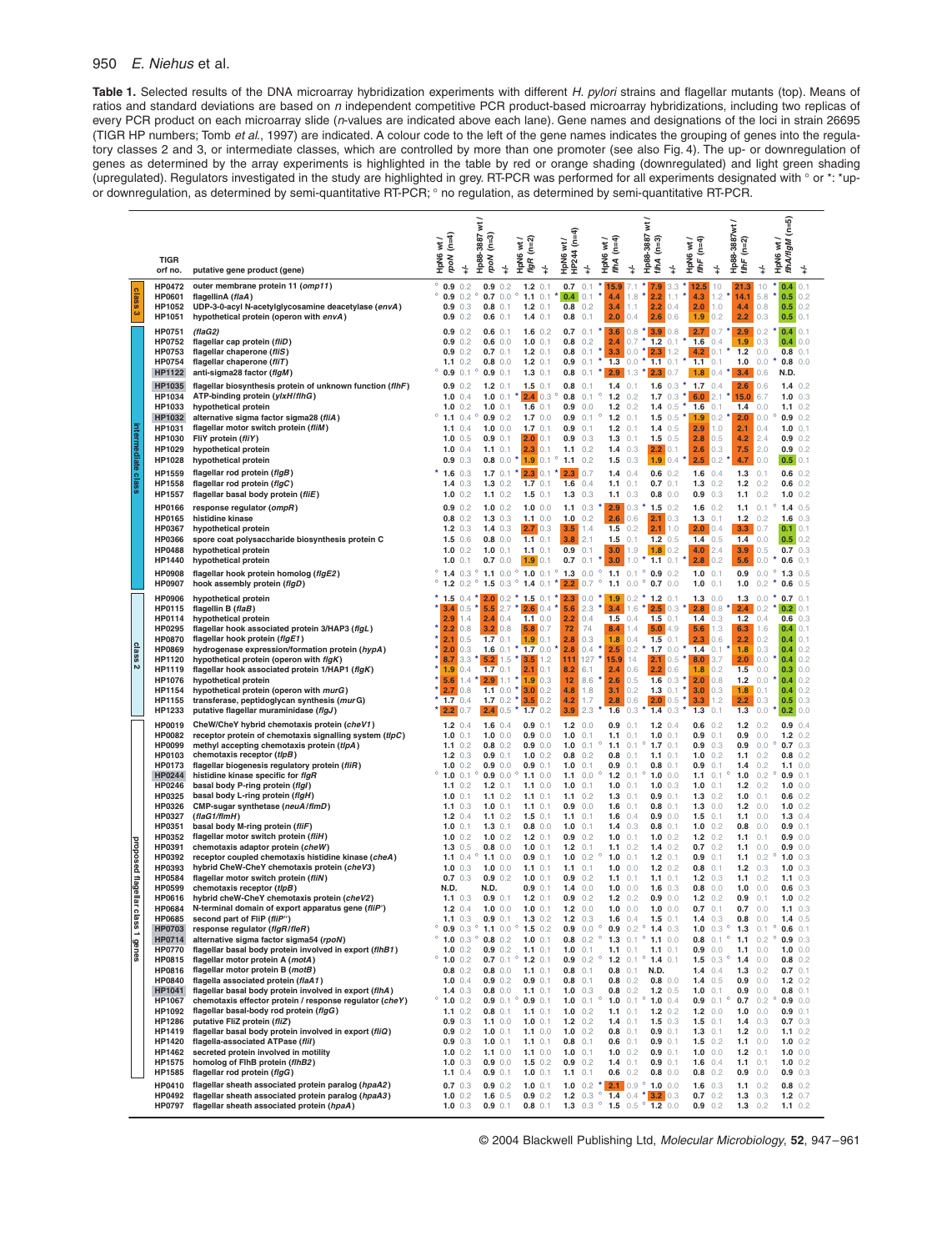

Fig. 1. A. Confirmation of transcriptional changes in selected known and novel RpoN-dependent genes by semi-quantitative RT-PCR. PCRs with two independent cDNA preparations derived from *H. pylori* N6 wild-type strain (wt) and *rpoN* mutant (*rpoN*) and negative controls (–) are shown as indicated above the lanes. Gene-specific products are indicated by ORF number and gene name. The 16S rRNA control and the  $\sigma^{28}$ -dependent *flaA* gene do not show any transcriptional changes in the *rpoN* mutant compared with the wild-type strain. All other genes are downregulated in the *rpoN* strain in concordance with the microarray data (Table 1). HP1559 is downregulated, but appears not to be completely dependent on RpoN.

B. Investigation of the partially s54-dependent HP906–908 gene cluster by semi-quantitative RT-PCR based on cDNA of two different *H. pylori* strains (HpN6 and 88-3887) and different mutants. PCR with primers specific for HP906, HP0907 and HP0908 was performed based on cDNA of wild-type (wt) and mutant (mt) strains as indicated.

Our present findings suggest that, in *H. pylori*, RpoN is almost exclusively devoted to class 2 (middle) genes of the flagellar system, which may explain the previous finding that RpoN is essential for *in vivo* colonization of the stomach (Kavermann *et al*., 2003). This is in contrast to other bacteria, such as *C. crescentus*, in which RpoN controls early and middle flagellar genes and may provide a link to metabolism and the cell cycle (Anderson *et al*., 1995; Buck *et al*., 2000; Jones *et al*., 2001; Muir and Gober, 2001; Prouty *et al*., 2001; Laub *et al*., 2002). Flagellar regulation and the RpoN regulon of *H. pylori* appear to be similar to *C. jejuni*, which also uses both  $\sigma^{54}$ 

and  $\sigma^{28}$  for the regulation of middle and late flagellar genes respectively (Jagannathan *et al*., 2001). In Campylobacter, RpoN-dependent flagellar genes were reported to be under the additional control of FlgS, FlgR, as well as of FlhA and other basal body proteins (Hendrixson and DiRita, 2003), similarly to results obtained for *H. pylori* in the present study. No further detailed information on the *Campylobacter* RpoN regulon is available for comparison, except an *in silico* database that lists putative  $\sigma^{54}$  promoters (PromScan database; Studholme and Dixon, 2003; [http://www.promscan.](http://www.promscan) uklinux.net). This database indicates overlaps of the *C. jejuni* and *H. pylori* RpoN regulons.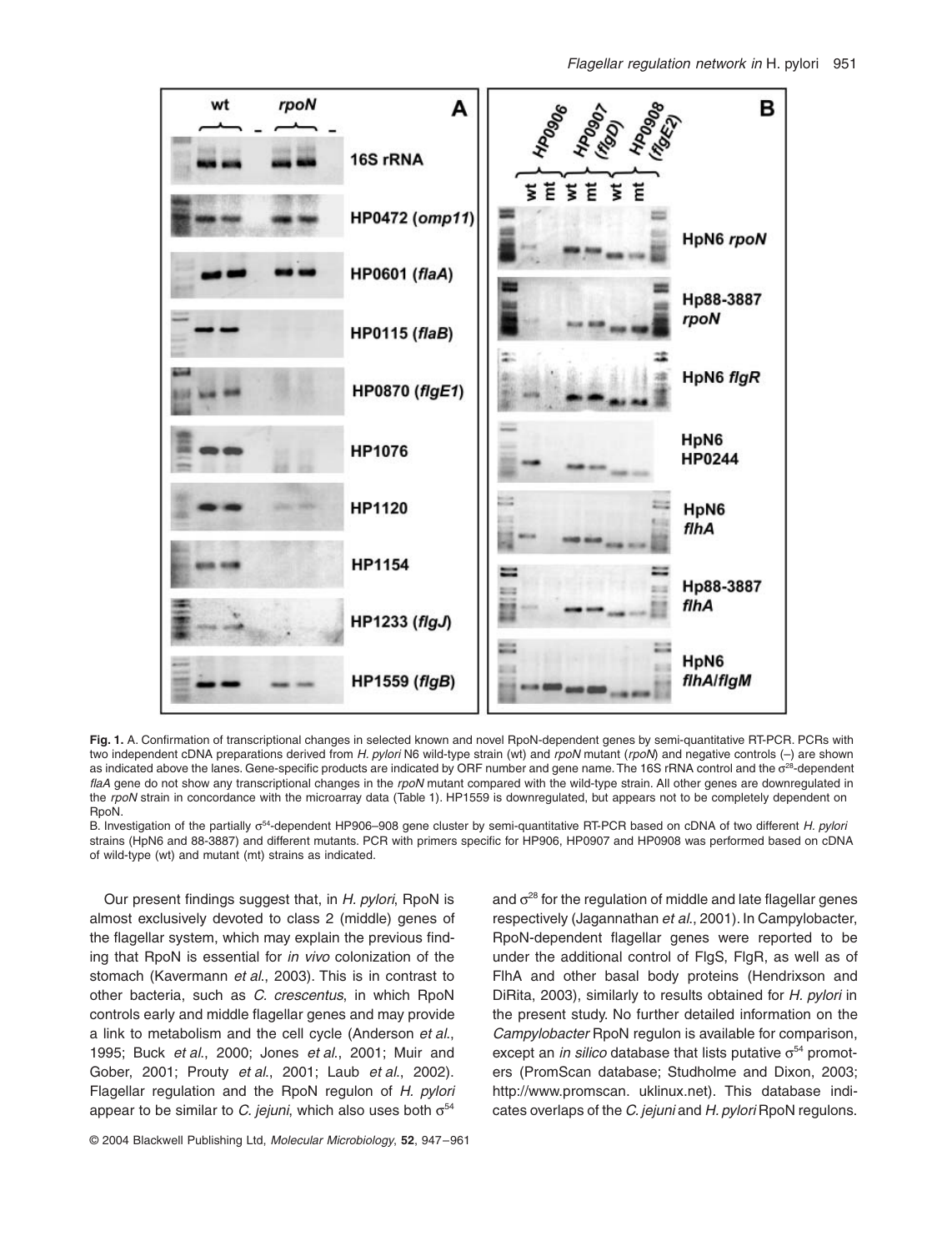| HP0115     | $\bullet$ |      |         | CAAAGAGTTCCAACACCCTTTCCTTCACTAAAATCAAA-22  |
|------------|-----------|------|---------|--------------------------------------------|
| HP0295     |           |      |         | GCTTATTTTGGAATACTTTTAGCTTGTTTGTTAAAAAA-14  |
| HP0367     |           |      |         | GTGTTTTTAGGAATAGAGTTTGCTTATCTTATCTTTAA-25  |
| HP0870     | $\bullet$ |      |         | AGCTATTTAGGAACAACTTTTGCTTTTTGCATAGA-28     |
| HP1032     | $\bullet$ |      |         | ACGCTTGGGGGGTACTTGATTGGGTTGTTGTTTGCGTC-148 |
| HP1076     |           |      |         | TCATAAAAAGGAACGAAAAATGCTTGTGAATGATCAAT-19  |
| HP1120     | $\bullet$ |      |         | TAAAAAAATGGCATAGTATTTGCTTGAATACGGCTGAA-21  |
| HP1154     | $\bullet$ |      |         | GTTGGATTTGGAACGCCTTTTGCTTTTACGCTTTTAAT-56  |
| HP1233     | $\bullet$ |      |         | TCTCATTAGGGAATGGATTTTGCTTAACATTAGCGTAA-22  |
| consensus: |           | GGaa | tttGCtT | а                                          |

Fig. 2. Alignment of promoter sequences of four known  $\sigma^{54}$ -dependent genes [HP0115 (*flaB*), HP0295 (*flgL*), HP0870 (*flgE1*) and HP1120] and six novel genes and operons in *H. pylori* that belong to the RpoN regulon. Numbers to the right of the sequences indicate the distance from the putative ATG start codon of the ORFs. The bottom lane shows the derived consensus sequence. The shading was done using the GENEDOC software (<http://www.psc.edu/biomed/genedoc>). Black boxes indicate 100% conserved residues in all sequences; grey boxes indicate nucleotides conserved in more than half the promoters.

The analysis of the RpoN regulon shows that, in *H. pylori*, in contrast to other bacteria, transcription of late flagellar genes (class 3; FliA dependent; Josenhans *et al*., 2002) is independent of the activity in this regulon. We observed wild-type levels of *flaA* transcription in the *rpoN* mutant, but no FlaA protein, which indicates a post-transcriptional but not a transcriptional feedback. The completed hook structure, encoded by the RpoNdependent *flgE1*, is the physical gate for the secretion of late flagellar proteins and, in Enterobacteriaceae, provides one checkpoint for transcriptional feedback by allowing for secretion of the antisigma factor FlgM (Karlinsey *et al*., 2000). According to previous studies, the role of FlgM and its interaction with FliA are similar in *H. pylori* (Colland *et al*., 2001; Josenhans *et al*., 2002), but not the transcriptional feedback function of the hook (O'Toole *et al*., 1994).

# *RpoN accessory proteins, the NtrC-like activator FlgR/ FleR and its cognate histidine kinase HP0244 control the same genes as RpoN*

The transcription of  $\sigma^{54}$ -controlled genes requires the binding of additional transcriptional activators (Thöny and Hennecke, 1989). In *H. pylori*, the FleR orthologue FlgR (HP0703) was identified as an activator of RpoN (Spohn and Scarlato, 1999). Our finding (Table 1) that the *flgDE2* (HP0907–0908) and *flgBC* (HP1559–1558) genes, previously reported as FlgR dependent, were not or not completely downregulated in the *rpoN* mutants prompted us to do a genome-wide transcript profiling using isogenic *flgR* mutants of *H. pylori* strain N6 (early log phase,  $OD_{600} = 0.35$ ). All genes dependent on RpoN were also detected as being dependent on FlgR using microarrays and RT-PCR (Table 1). Transcription of HP0906 was under the control of FlgR, while the downstream genes, *flgDE2* (HP0907/0908), were FlgR independent (Table 1; Fig. 1B), which confirmed the results obtained in the *rpoN* mutants. Two differences between the transcript profiles of *flgR* and *rpoN* mutants were observed: a gene cluster containing the *flhF/flhG* and *fliA* genes (HP1035 to HP1028) and the gene HP0367 appeared to be negatively regulated in *flgR* but not in  $rpoN$  mutants (Table 1).  $\sigma^{54}$ -like promoters were identified upstream of HP0367 and within the HP1035 gene cluster, upstream of HP1032 (Fig. 2), which, however, are probably not the only promoters. The transcription of genes in the operon HP0698 to HP0703 containing *flgR* and of other flagellar regulatory genes was not changed in the *flgR* mutant compared with the wild-type strain, which could be confirmed by RT-PCR (see Table 1). As the subsets of genes downregulated in both *rpoN* and *flgR* mutants were almost identical under the assay conditions used here, it is unlikely that alternative NtrClike activators for RpoN exist in *H. pylori*, in contrast to other bacteria, such as *C. crescentus* and *Pseudomonas* sp., which both possess more than one RpoN activator.

One factor that could sense a metabolic input signal and contribute to  $\sigma^{54}$  activation to co-ordinate flagellar biosynthesis within the cell cycle is HP0244 (FlgS), an unusual NtrB-like histidine kinase lacking transmembrane domains, which has been shown specifically to phosphorylate its cognate response regulator and  $\sigma^{54}$  activator FlgR (Beier and Frank, 2000). HP0244 mutants are nonmotile and do not produce flagellins (Beier and Frank, 2000). The comprehensive transcript profile of HP0244 mutants in early to mid-log growth  $(OD_{600} = 0.7)$  was determined using microarrays and proved to be similar to *rpoN* and *flgR* mutants (Table 1). The transcription of HP0366/HP0367 was negatively affected in the HP0244 as in *flgR* mutants. The HP0367 operon has a  $\sigma^{54}$ -like promoter (Fig. 2) and belongs to the regulons dependent on FlhA and FlhF described below. We observed an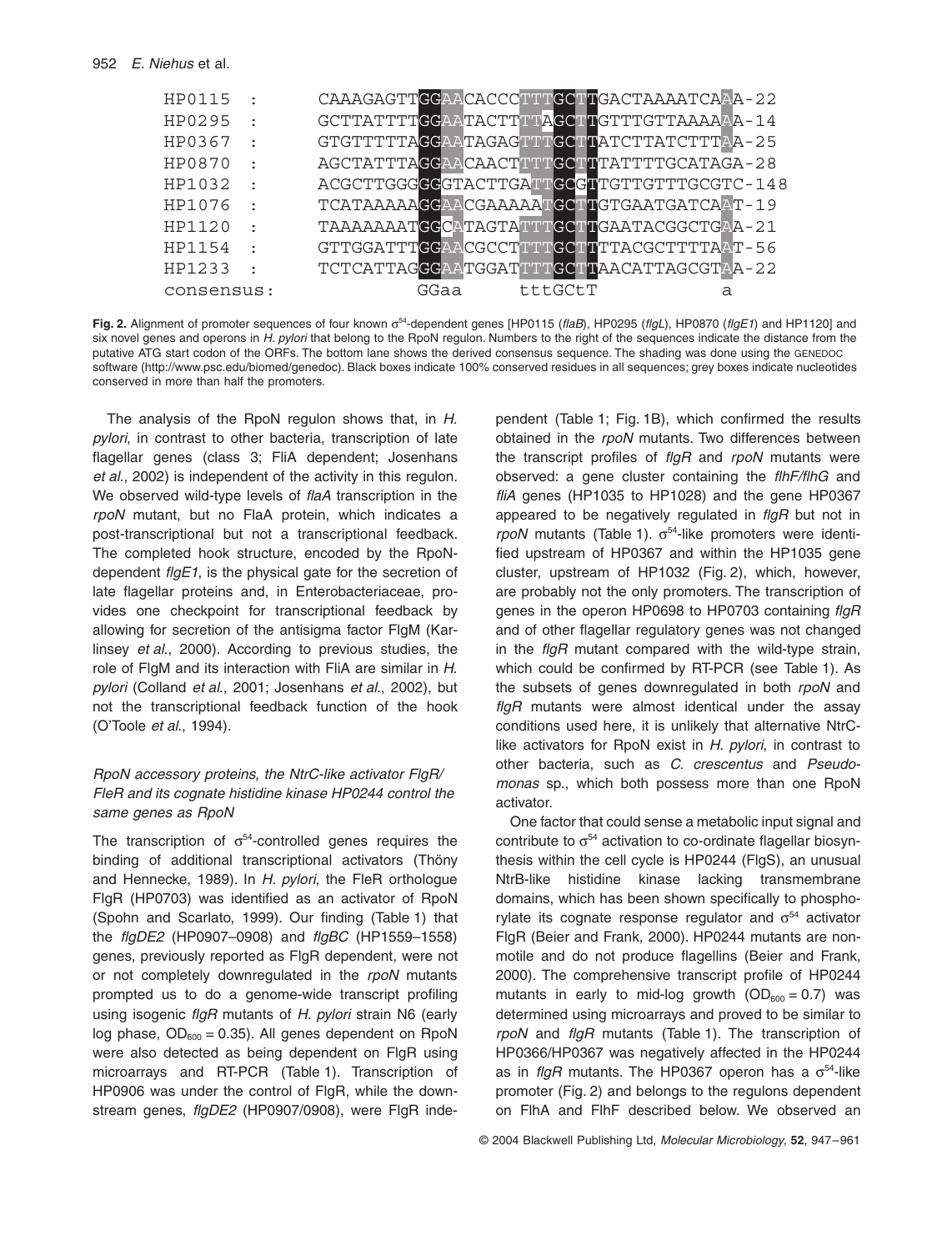increase in *flaA* transcript in the HP0244 mutant (microarray and RT-PCR), similar to previous findings in an *flgR* mutant (Spohn and Scarlato, 1999), indicating that an inverse regulation of late (*flaA*) and middle flagellar genes can occur. The mechanisms and function of this inverse regulation will have to be investigated further under different growth conditions.

# *The flagellar protochannel component FlhA affects transcription of flagellar class 2 and class 3 genes and non-flagellar genes, and works as a master regulator*

We have shown previously that mutations in the flagellar protochannel gene *flhA* negatively affect transcription of selected genes of class 2 (*flaB*, *flgE1*) and class 3 (*flaA*) (Schmitz *et al*., 1997). Therefore, the next aim was to demonstrate whether FlhA might be involved in the global transcriptional regulation of all middle and late flagellar genes. Microarray hybridizations with *flhA* mutants in two different *H. pylori* strains (growth phase early to mid-log,  $OD_{600} = 0.7$ ) showed that all previously identified members of flagellar gene classes 2 and 3 (class 2, see previous paragraphs; FliA-dependent class 3, see Josenhans *et al*., 2002) were downregulated in the *flhA* mutants (Table 1). In addition, a number of genes (e.g. the *flgM* operon; HP0751–HP0754) that could not be grouped into distinct classes by the analysis of *rpoN* and *fliA* mutants, and that we had suggested to belong to an intermediate group ('class 2 + 3'; Josenhans *et al*., 2002), were also downregulated in the *flhA* mutant (Table 1). This corroborated our previous hypothesis that they might be governed by both RpoN and FliA. Transcription of the flagellar antisigma factor gene *flgM* was not completely suppressed in *flhA* mutants, indicating that, similar to *flgM* regulation in *Pseudomonas*, *H. pylori flgM* may possess a third promoter, in addition to  $\sigma^{54}$  and  $\sigma^{28}$ . Affiliations to regulons other than flagellar classes 3 and 2 probably also exist for *flgBC* (HP1559/HP1558), which were not completely downregulated in the *rpoN*, *flgR*, HP0244 and *flhA* mutants (Figs 1 and 3A). The inactivation of *flhA* led to reduced transcription of additional genes, which might also belong to intermediate regulons (Fig. 4). These included three functionally annotated non-flagellar genes (HP0165/HP0166, HP0869) and three genes of unknown function (HP0488, HP0868 and HP1440). Regulation of these genes could be confirmed by RT-PCR. Conserved  $\sigma^{28}$ -like promoters could be identified upstream of HP0166, HP0488 and HP1440. None of the previously described target genes of the TCS HP0166/HP0165 (Dietz *et al*., 2002; Forsyth *et al*., 2002) were found to be regulated in the *flhA* mutants under the conditions used in this study. A recently suggested effect of *FlhA* on urease (McGee *et al*., 2002) might be provided indirectly by transcriptional changes in *hypA* (HP0869), which is

involved in urease maturation (Mehta *et al*., 2003). Transcription of the known flagellar regulatory genes *fliA*, *rpoN*, *flgR*, as well as  $\sigma^{80}$ -dependent early flagellar genes was not altered in the *flhA* mutants (microarray and RT-PCR).

Although most of the transcriptional changes caused by the inactivation of *flhA* were the same in both strains, regulation of some genes, among them genes involved in energy metabolism, appeared to be strain specific (*Supplementary material*, Table S3). One example of strainspecific differential regulation in the *flhA* regulon was the flagellar sheath adhesin *hpaA* gene paralogues HP0410/ jhp971 and HP0492/jhp444 (Jones *et al*., 1997; Alm *et al*., 1999). Only HP0410 was downregulated in the N6 *flhA* mutant, whereas only HP0492 was reduced in the strain 88-3887 *flhA* mutant. The respective second gene and the original *hpaA* gene (HP0797/jhp733; Jones *et al*., 1997), which showed high transcriptional activity, remained unaffected in both strains. RT-PCR confirmed the array results and demonstrated that, in addition, the transcript levels of HP0410 and HP0492 differed between both strains (*Supplementary material*, Fig. S2). The nucleotide sequences of the intergenic regions upstream of all three *hpaA* paralogues were determined and compared for the 26695, J99 and N6 strains. They proved to be different, but did not offer an immediate explanation for the differential transcriptional activity. The *hpaA* paralogues were not dependent on RpoN or FliA alone, as confirmed by RT-PCR (*Supplementary material*, Fig. S2).

# *FlhF is a second global regulator of class 2 and class 3 flagellar gene transcription in* H. pylori

The SRP family protein FlhF (Dasgupta *et al*., 2000; Pandza *et al*., 2000) was a further promising candidate for a superimposed regulator of the flagellar system in *H. pylori*. We performed genome-wide transcript profiling of *flhF* mutants of two *H. pylori* strains (non-polar mutant *flhFm2*; OD600 of 0.7) using microarrays. *flhF* mutants showed a very similar transcriptional profile to the *flhA* mutants, with a strong decrease in both class 2 and class 3 flagellar gene transcripts (Table 1). One notable exception was that the putative operon HP1035 to HP1028, of which *flhF* is the first gene, was downregulated in the *flhF*, but not in the *flhA* mutants, which was confirmed by RT-PCR (Fig. 3). As one gene in the HP1035ff cluster (HP1032) encodes the regulator FliA, the transcriptional downregulation of FliA-dependent genes in *flhF* mutants might thus be mediated indirectly by a reduced expression of FliA (Fig. 3). Presumed non-flagellar genes that were found to be dependent on both FlhA and FlhF in both *H. pylori* strains included the TCS HP0165/166, HP0488, HP1440 and HP0869 (Table 1). In addition to its influence on tran-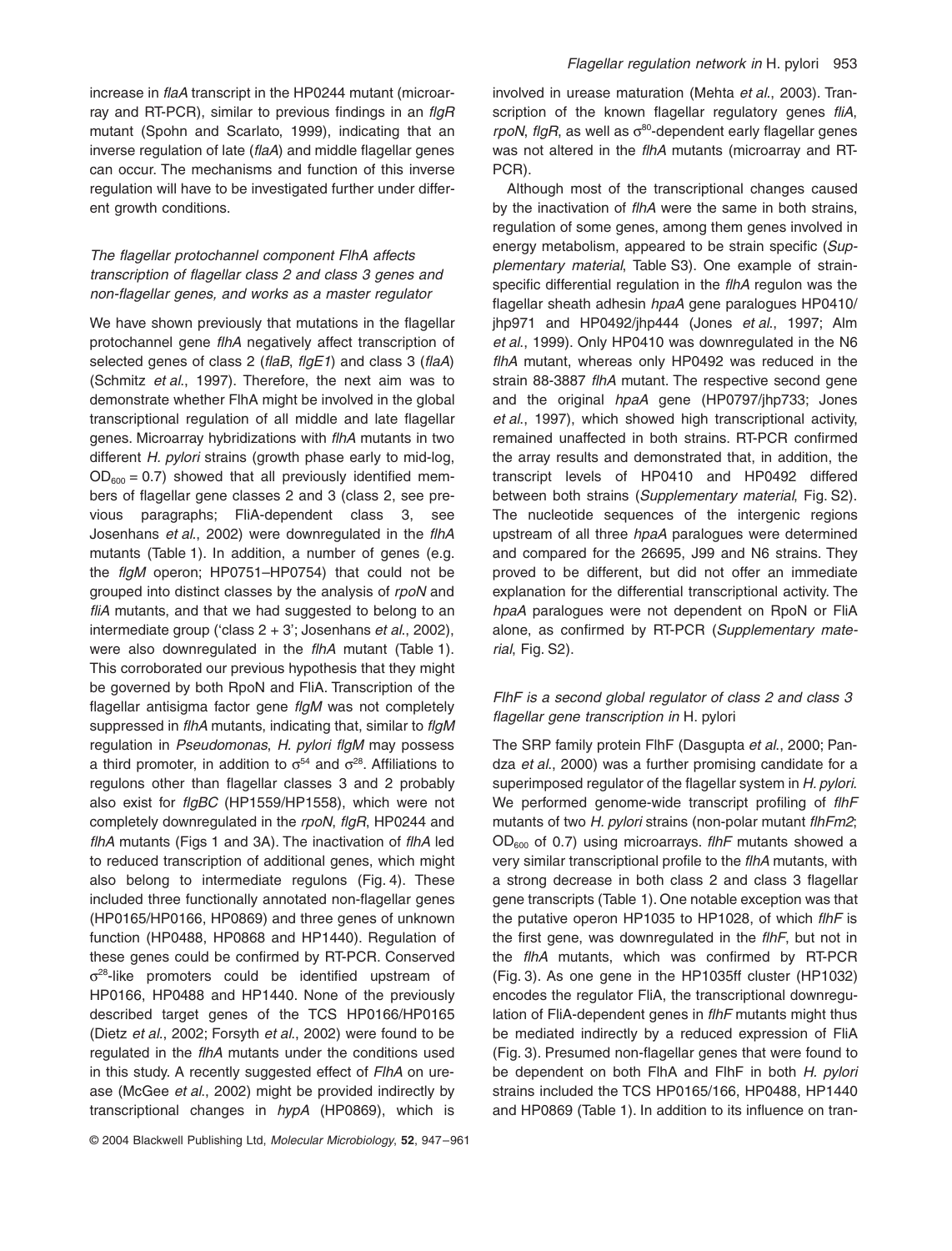

**Fig. 3.** Characterization of *H. pylori* (Hp) *flhA*, *flhF*, as well as *flhA/flgM* and *flhF/flhM* double mutants to reveal feedback mechanisms in the flagellar hierarchy.

A. Western blot was immunostained using an antiserum raised against recombinant FlaA. *flhA* and *flhF* mutants do not express detectable amounts of FlaA, as well as *flhF/flgM* double mutants. *flhA/flgM* double mutants express and accumulate FlaA in the cytoplasm, in contrast to the *H. pylori flhA* mutants.

B. Characterization of transcriptional feedback mechanisms in *flhA* and *flhF* mutants mediated by *flgM*. Semi-quantitative RT-PCR of two  $\sigma^{28}$ dependent transcripts (*omp11*, *flaA*) and three  $\sigma^{54}$ -dependent genes (*flaB*, HP1076 and 1120). HpN6 *flhF* mutants (not shown) show the same pattern as HpN6 *flhA.* In both *flhF/flgM* and *flhA/flgM* double mutants, transcription of FliA/ $\sigma$ <sup>28</sup>-dependent genes (class 3) is recovered. In contrast, s54-dependent transcripts (class 2) only reappear in *flhA*/f*lgM* double mutants (lane 3). Transcriptional levels of *flgM* and *fliA* in the *flhA* mutants are depicted at the bottom.

C. Semi-quantitative RT-PCR performed on transcripts from the *flhF* (HP1035) to HP1028 gene cluster. Note the recovery of transcripts of this operon in the *flhF*/*flgM* double mutants compared with the *flhF* single mutants.

scription of both class 2 and class 3 genes similar to FlhA, FlhF appeared to be involved in the regulation of its own operon. Transcription of *rpoN*, *flgR* and HP0244, which control the flagellar class 2 regulon, was not changed in the *flhF* mutant, but transcription of *fliA* and *flgM* was reduced in comparison with wild type (Table 1). Similar to the *flhA* mutant, some non-flagellar genes, several of them encoding proteins involved in energy metabolism, were strain-specifically regulated in the *flhF* mutant (*Supplementary material*, Table S3).

# *Feedback mechanisms that control downregulation of class 2 and 3 genes in* flhA *and* flhF *mutants are dependent in part on FlgM*

We next wanted to clarify the mechanisms that mediate

the negative feedback on flagellar transcription and biosynthesis, and on a number of non-flagellar genes, in the absence of the structural components of the flagellar secretion machinery, FlhA and FlhF. The inner membrane protein FlhA has no known DNA-binding motifs, and the detailed function of FlhA has not been investigated in any bacterium so far. We asked the question whether the antisigma factor FlgM, a secretion substrate of the flagellar apparatus in Enterobacteriaceae (Karlinsey *et al*., 2000), might be involved in the negative transcriptional effect observed in the *flhA* and *flhF* mutants of *H. pylori*, which are predicted to be secretion incompetent. *fliA* and *flgM* were transcribed in the *H. pylori flhA* and *flhF* single mutants (RT-PCR; Fig. 3B). To clarify the role of FlgM, *flhA/flgM* and *flhF/flgM* double mutants were constructed (nearly complete deletion of *flgM*). The double mutants did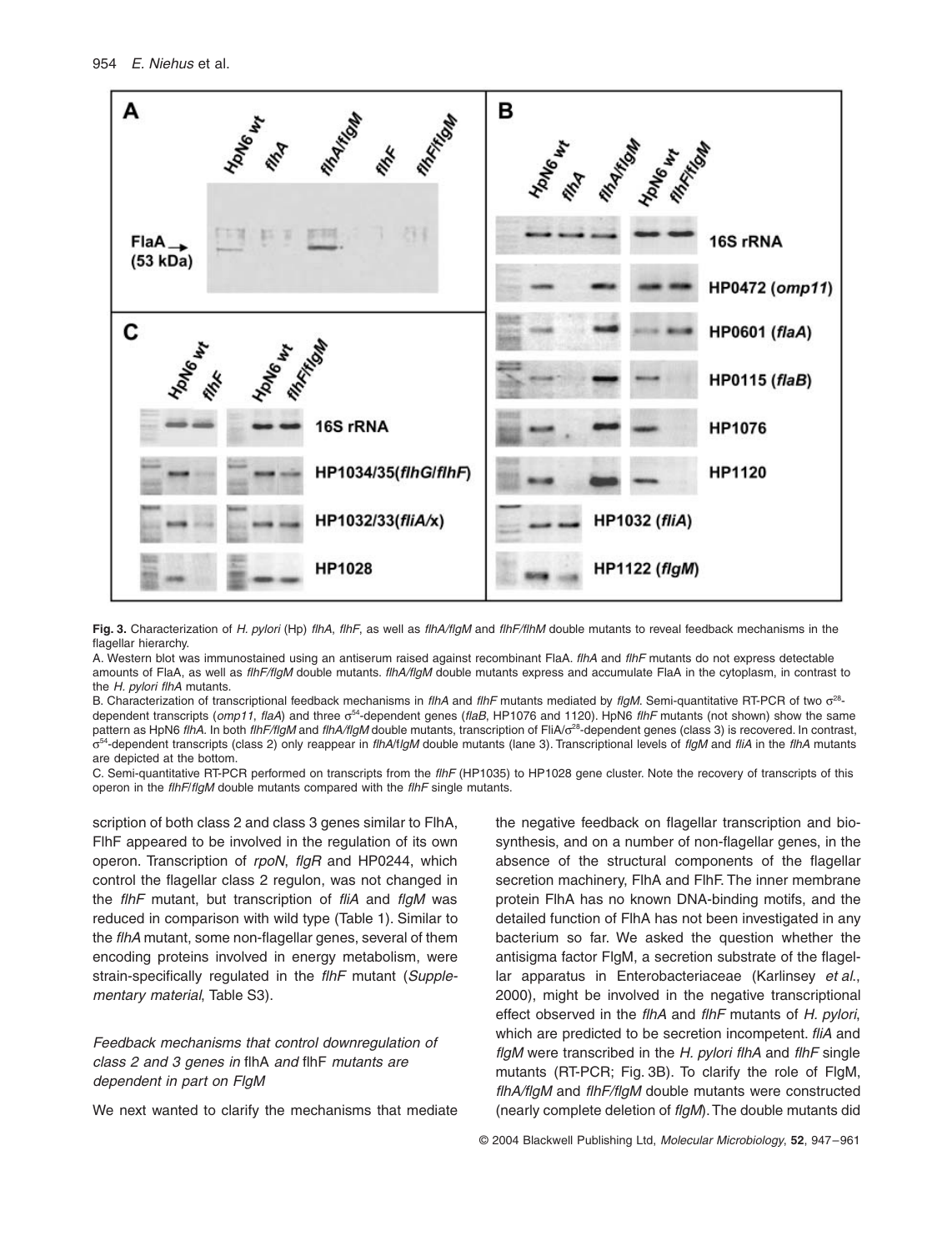

**Fig. 4.** Current model of regulation pathways in flagellar biosynthesis of *H. pylori.* Three different classes of flagellar genes are governed by the housekeeping sigma factor  $\sigma^{80}$  (class 1) and the alternative sigma factors  $\sigma^{54}$  (class 2) and  $\sigma^{28}$  (class 3). A number of intermediate genes controlled by more than one promoter are grouped in a separate category. Class 1 flagellar genes comprise, among others, most of the major regulatory genes of the flagellar system. The list of putative class 1 genes (see Table 1) is not complete, as these regulons have not been investigated in detail. Transcription of class 2 genes is governed by RpoN, assisted by the histidine kinase HP0244 (FlgS) and the response regulator FlgR. The class of RpoN-dependent genes could be extended by a number of novel genes indicated by HP numbers. FlhA and FlhF are both necessary for full transcription of flagellar classes 2 and 3 and the intermediate class. FlgM plays a role in the transcriptional block of class 2 and 3 genes in *flhA* mutants, but only in the feedback block of class 3 genes in *flhF* mutants. A common mechanism of feedback inhibition on class 3 might be mediated by a deficient basal body via FlgM.

© 2004 Blackwell Publishing Ltd, *Molecular Microbiology*, **52**, 947–961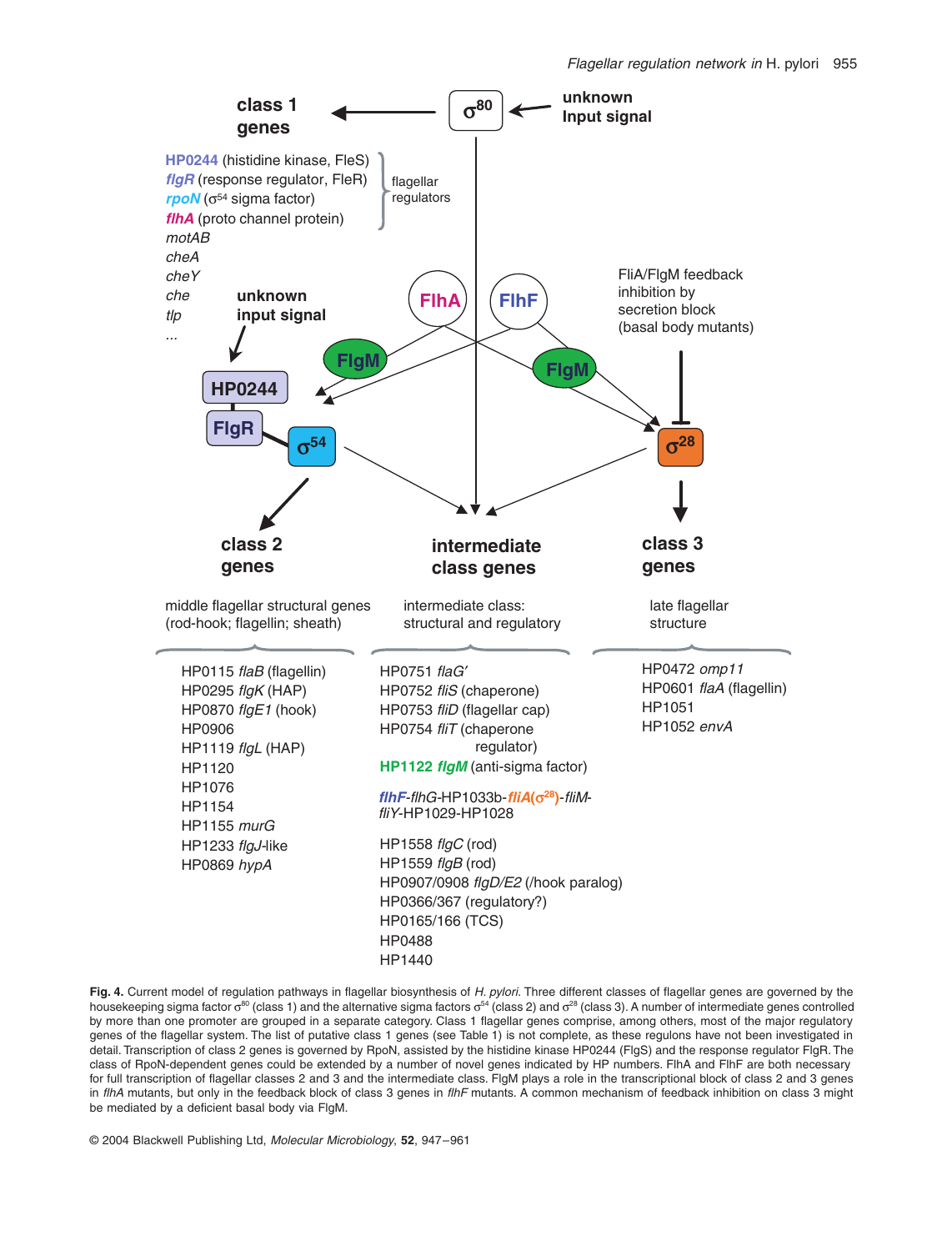not express flagella and were non-motile like the single mutants. Further phenotypical characterization showed that *flhA/flgM* double mutants, unlike the *flhA* mutants, produced increased amounts of the class 3 flagellar protein FlaA (major flagellin), which accumulated in the cytoplasm (Fig. 3A), whereas FlaB (class 2) was not accumulated. This result suggests that translation of class 3 proteins might be directly coupled to the interaction between FlhA and FlgM. In contrast, *flhF/flgM* mutants did not produce detectable amounts of flagellins (Fig. 3A). Transcriptional regulation in *flhA/flgM* and *flhF/flgM* mutants was monitored by microarray and RT-PCR. Transcription of all class 2 and class 3 genes, which was almost completely switched off in the *flhA* single mutants, was upregulated in the *flhA/flgM* double mutants when compared with the wild-type strains (Table 1; Fig. 3B). Even those operons that were not under the complete control of FliA and/or RpoN (intermediate genes) showed increased transcription in the *flhA/flgM* mutants compared with the wild type (Table 1; Figs 3B and 4). Additional genes upregulated in the *flhA/flgM* double mutants included a large ribosomal protein gene cluster (*Supplementary material*, Table S3), the genes HP0366/HP0367 (reduced in HP0244, *flgR*, *flhF* and *flhA* mutants) and the HP0868 gene, presumably co-regulated with HP0869 (*hypA*). Results of microarray hybridization (not shown) and RT-PCR controls (Table 1; Fig. 3B) of the *flhF/flgM* mutant differed from the *flhA/flgM* mutant. Only class 3 transcripts (e.g. *flaA*) were upregulated in the *flhF/flgM* double mutants (Fig. 3), but class 2 transcripts (such as *flaB*) were not, indicating that negative feedback on class 3 genes is dependent on FlgM, as in the *flhA* mutants, but not the downregulation of class 2 genes. Transcription of the HP1035 operon, which was reduced in the *flhF* single mutants, increased again to wild-type levels in the *flhF/ flgM* double mutant (RT-PCR result, Fig. 3C). This suggests that the downregulation of the transcripts downstream of *flhF* (HP1034 to HP1028) in the *flhF* single mutants might result from a defect in flagellar secretion, mediated by FlgM (Fig. 3B). Thus, FliA is probably involved in the transcription of these genes, which is supported by the detection of a  $\sigma^{28}$  consensus promoter (short 14-n spacing) 46 bp upstream of the HP1035 start codon.

Mutagenesis of various other flagellar basal body genes (*fliI*, *fliQ*, *flhB*) of *H. pylori* was reported to lead to a reduction in class 3 gene (*flaA*) transcription as well (Allan *et al*., 2000). The current concept, established in the Enterobacteriaceae, is that, when the flagellar secretion machinery is inactive or the flagellar hook is absent, intracellular accumulation of the secretion substrate FlgM inhibits the transcription of class 3 genes by inactivating FliA (Chilcott and Hughes, 2000; Karlinsey *et al*., 2000). A similar universal mechanism for transcriptional feedback regulation of class 3 genes in *H. pylori*, but occurring before hook formation, is supported by our analysis of *flhA*/*flgM* and *flhF/flgM* mutants (Fig. 4). However, as *Helicobacter* species possess a flagellar sheath (Geis *et al*., 1993), it seems unlikely that FlgM is secreted such as in Enterobacteriaceae*.* Alternative methods of FlgM inactivation are currently under investigation.

By inactivating either *flhA* or *flhF* genes, negative transcriptional regulation was also exerted on class 2 flagellar genes in *H. pylori*. The transcriptional feedback inhibition on class 2 genes in *flhF* mutants was not dependent on FlgM, as it was not relieved in *flhF/flgM* double mutants (Fig. 3), and its mechanism remains to be elucidated. In contrast, in *flhA*/*flgM* double mutants, an increase in class 2 transcripts, in the absence of detectable accumulation of class 2 proteins, was found in comparison with the wild type and the *flhA* single mutant (Table 1; Fig. 3). This implies that FlgM plays a prominent role in transcriptional feedback inhibition of class 2 flagellar genes in the absence of FlhA in *H. pylori*. Transcription of the *rpoN*, *flgR* and HP0244 genes was not altered in *flhA* and *flhA/ flgM* mutants as confirmed by RT-PCR. Therefore, downregulation of class 2 genes in *flhA* mutants is probably not mediated by RpoN or the flagellar TCS. In *Salmonella*, *fliT* and *fliZ* are involved in FlgM-associated inhibition and enhancement, respectively, of transcription from class 2 promoters (Kutsukake *et al*., 1999). By *in silico* analysis, we have now annotated two novel flagellar genes in *H. pylori*, HP0754 (*fliT*) and HP1286 (*fliZ*), both of which might be involved in the negative feedback regulation on class 2 genes in the absence of FlhA (see *Supplementary material*, alignments 3 and 4).

## *Conclusions*

The flagellar regulatory network of *H. pylori* is fundamentally different from other bacteria, despite many similarities (Fig. 4). Three main differences from other bacteria emerged. First, *H. pylori* has no transcriptional master regulator similar to enterobacterial FlhCD, as flagellar biosynthesis, motility and chemotaxis are housekeeping functions and essential *in vivo*. Secondly, in *H. pylori*, genes associated with the flagellar motor (*mot*) and chemotaxis (*che*) are not co-regulated with middle and late flagellar genes (Josenhans *et al*., 2002; present study), unlike in other bacteria, where they are mostly coregulated with class 3 genes (Eisenbach, 1996). As chemotaxis and motor proteins are indispensable for *H. pylori in vivo* (Foynes *et al*., 2000; Ottemann and Lowenthal, 2002; Kavermann *et al*., 2003), their constitutive expression, partly in operons with housekeeping genes (Beier *et al*., 1997), may be essential. Thirdly, FlhA and FlhF, components of the flagellar basal body, are both required for the transcription of all flagellar genes of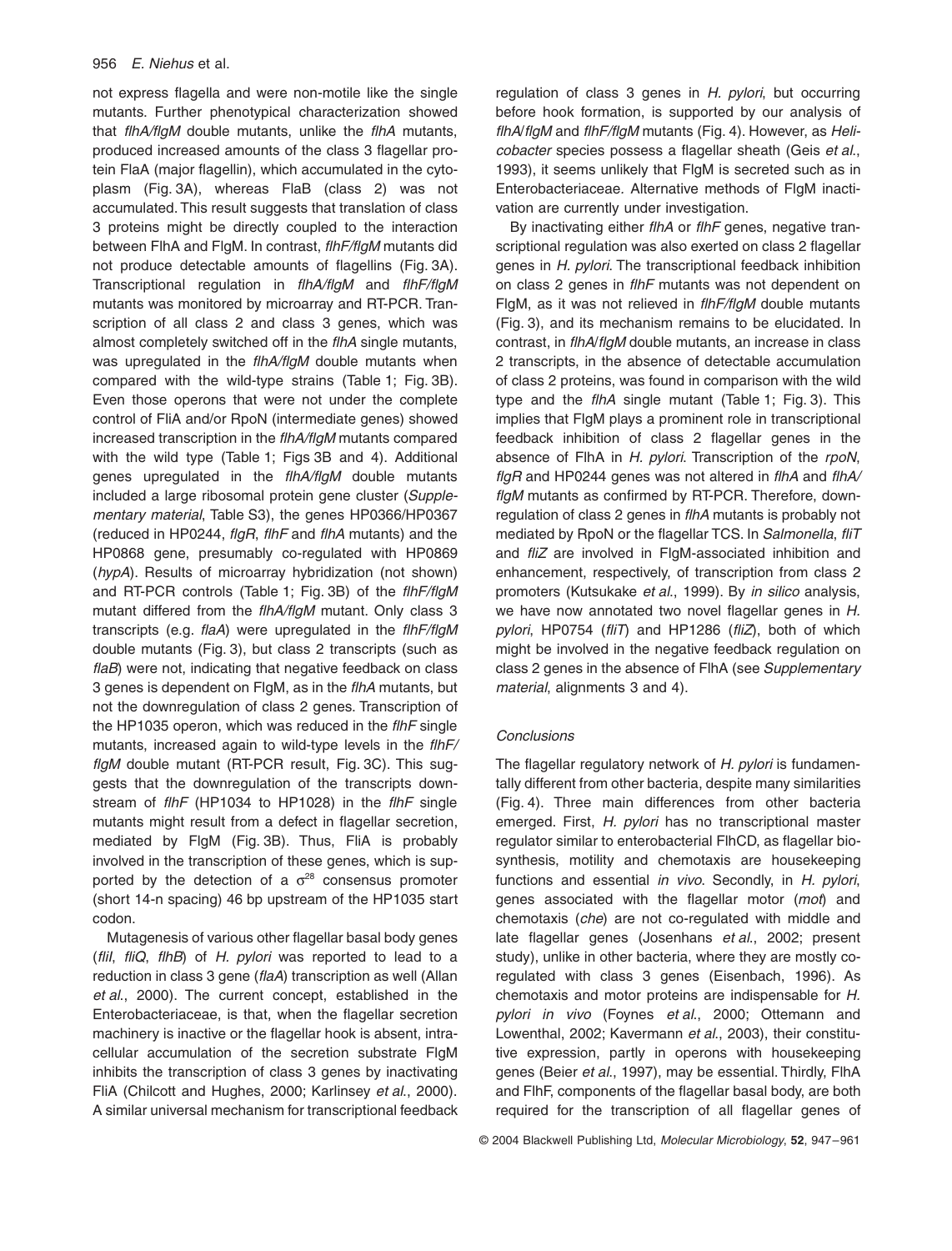classes 2 and 3 in *H. pylori* and functionally resemble master regulators. Both were also found to control intermediate genes (Fig. 4), which participate in at least two different regulons, and non-flagellar genes. FlhA was different from FlhF in at least two functional aspects: (i) in addition to transcription, translation of class 3 flagellar proteins (FlaA) was also dependent on the interplay between FlhA and FlgM; (ii) FlhA, but not FlhF, cooperates with the antisigma factor FlgM to mediate a feedback regulation of the RpoN-controlled class 2 flagellar genes. FlhA might be a true positive regulator of flagellar genes, as overexpression led to a hypermotile phenotype (own unpublished data). An unambiguous connection of flagellar biosynthesis to the cell cycle, metabolic functions or virulence, which is very obvious in other bacteria (Enterobacteriaceae: Pruss *et al*., 2001; *Caulobacter*: Laub *et al*., 2002) could not be demonstrated under the precise conditions chosen for the present study and will have to be investigated further under different growth conditions. One missing link might be provided by a growth cycle-dependent co-regulation of housekeeping and flagellar genes.

## **Experimental procedures**

#### *Plasmids, oligonucleotide primers and DNA methods*

Plasmids used in this work are described below and in *Supplementary material*, Table S1. Sequences of oligonucleotides used for cloning, mutagenesis and RT-PCR are summarized in *Supplementary material*, Table S2. DNA techniques were performed according to standard methods.

# *Bacterial strains and culture conditions*

*Helicobacter pylori* N6 and 88-3887 (motile derivative of strain 26695; Josenhans *et al*., 2000) were used in the experiments. Bacteria were grown either on blood agar plates or in brain–heart infusion (BHI) broth supplemented with 10% heat-inactivated horse serum and antibiotics as required (Josenhans *et al*., 2002). *Escherichia coli* strains DH5 and MC1061 were used for the cloning experiments. They were grown in Luria–Bertani (LB) medium containing kanamycin  $(20 \text{ mg } |^{-1})$  or ampicillin  $(50 \text{ mg } |^{-1})$ .

## *Protein methods*

SDS-PAGE, Western blotting, determination of protein concentration and preparations of flagellar components were done as described previously (Josenhans *et al*., 2000). Immunolabelling on Western blots was performed using antibodies raised against native *H. pylori* flagellar components and against recombinantly expressed flagellins (Josenhans *et al*., 2000).

#### *RNA preparation and RT-PCR*

RNA was prepared from *H. pylori* bacteria harvested from

© 2004 Blackwell Publishing Ltd, *Molecular Microbiology*, **52**, 947–961

liquid cultures in different growth phases using the Qiagen RNeasy kit with slight modifications as described elsewhere (Josenhans *et al*., 2002). Semi-quantitative RT-PCRs were done on 2 µg of DNase I-treated RNA samples. Reverse transcription was performed using a random hexamer primer mix and Superscript II TM reverse transcriptase (Invitrogen) at 42 $\degree$ C for 2 h. The cDNA was adjusted to 50 µl with ddH<sub>2</sub>O and amplified in different PCRs (including negative controls) on 2.5 ml of cDNA sample with primers specific for the corresponding genes (primers: *Supplementary material*, Table S2). Validation of microarray results by RT-PCR was performed on at least two independent biological experiments.

# *Construction of* H. pylori rpoN*,* flgR*,* flhF*,* HP0244*,*  flhA/flgM *and* flhF/flgM *mutants*

Knock-out mutants, combined with the insertion of the *aphA3*¢-III kanamycin resistance cassette (Labigne-Roussel *et al*., 1988), in direct orientation into the genes *rpoN*, *flgR*, HP0244, *flhA* and *flhF*, were constructed in two *H. pylori* strains, if not indicated otherwise, N6 (Ferrero *et al*., 1992) and 88-3887 (the motile variant of the sequenced strain KE 26695 (Josenhans *et al*., 2000). *flhA* mutants in both strains were constructed using plasmid pSUS42 as described previously (Schmitz *et al*., 1997). The plasmids for generating each of the novel mutants were constructed as follows (primer sequences and fragment sizes in *Supplementary material*, Table S2; in most cases, small deletions were created in the genes).

*RpoN* mutant. A PCR fragment including the complete gene was amplified from 26695 DNA using primers OLHPRpoN\_1s and OLHPRpoN\_2s, cut, ligated into plasmid pILL570 and inverse amplified (primers OLHPRpoN\_3s and \_4s). The unique *Eco*RI site within the insert was first deleted by digestion, blunt-ending and religation. Subsequently, the *aphA3*¢-III kanamycin cassette (1.4 kb) from pILL600 was ligated into the *Eco*RI site created by inverse amplification. The resulting plasmid pSUS1412 contains *aphA3*¢-III in the same transcriptional orientation as *rpoN*.

*FlgR*. A fragment including the complete *flgR* gene of 26695 was amplified using oligonucleotides OLHPFlgR\_1s and OLHPFlgR\_2s (*Bam*HI sites) and cloned into pUC18/*Bam*HI. The *km* cassette was ligated into the resulting plasmid pSUS1802 using a unique *Eco*RI site created by inverse PCR (OLHPFlgR\_3s and \_4s).

HP0244.The HP0244 gene of 26695 was amplified using primers OLHP244\_1s and OLHP244\_2s (*Bgl*II sites) and cloned into pUC18 linearized with *Bam*HI. The *km* cassette was isolated after *Bam*HI digest and inserted after inverse amplification of the resulting plasmid pCJ316 with OLHP244\_3s and OLHP244\_4s (*Bgl*II sites).

*FlhFm1* mutant. The *flhF* gene from 26695 was amplified using primers OLHPFlhF\_10s and OLHPFlhF\_2s, cut with *Bgl*II and ligated into pUC18/*Bam*HI to give plasmid pCJ94. An inverse PCR using primers OLHPFlhF\_11s and \_12s was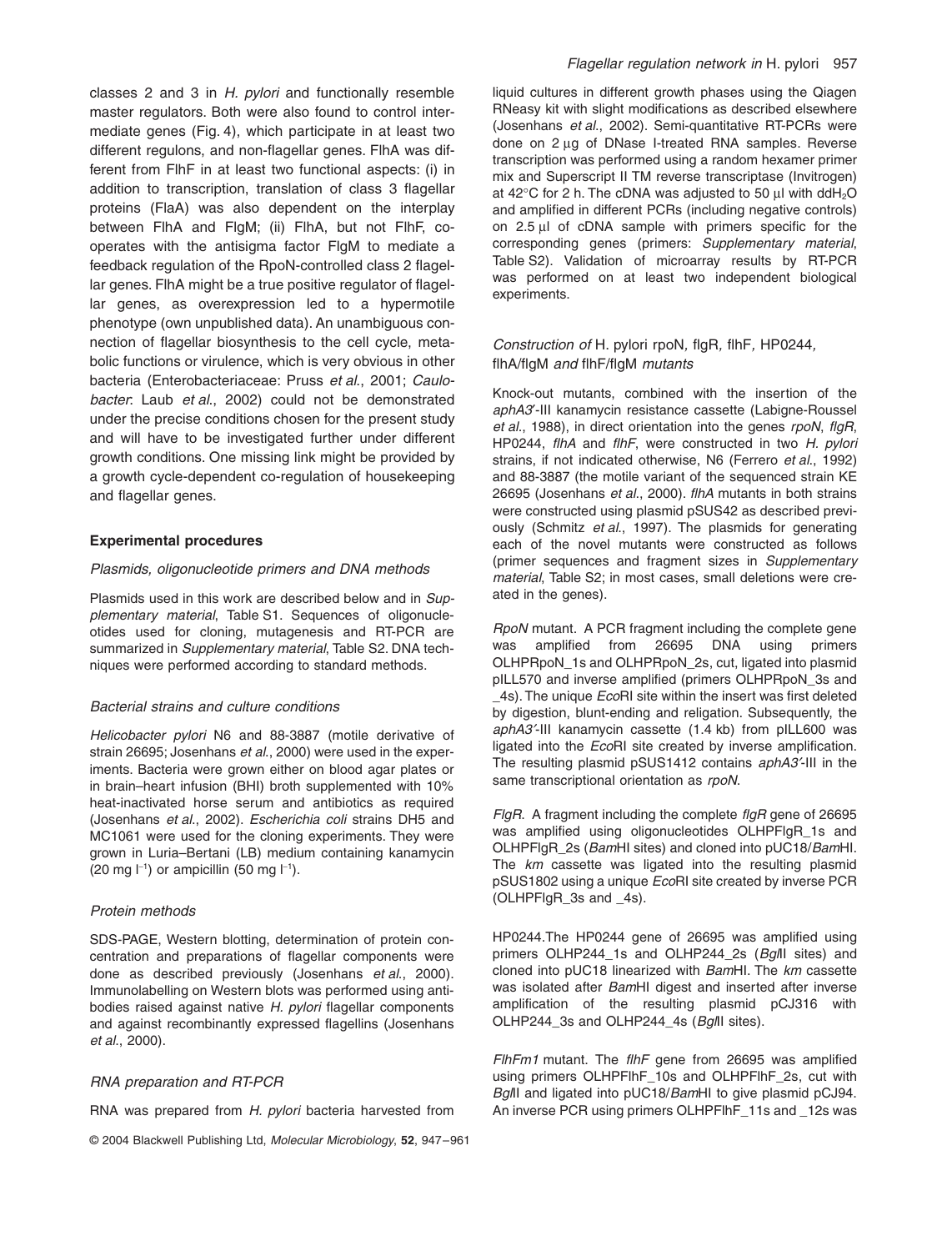## 958 *E. Niehus* et al.

then performed on pCJ94, purified, cut and ligated with the *aphA3*¢-III cassette, resulting in plasmid pCJ301. Because, initially, the comprehensive transcript profiling of *flhF::aphA3*¢-III knock-out mutants showed downregulation of transcripts downstream of *flhF*, it was suspected that the mutant might be polar. For this reason, a second *flhF* insertion mutant, *flhFm2*, was constructed, using a more sophisticated non-polar *km* cassette (Menard *et al*., 1993). Upon correct insertion, this cassette leaves downstream transcription completely unaffected and reinitiates translation of the downstream part of the protein-encoding sequence at an ATG start codon in the 3' end of the cassette. For the insertion of the apolar kanamycin cassette from pUC18k2 (Menard *et al*., 1993), pCJ94 containing the *flhF* gene was again inverse amplified using primers OLHPFlhF\_11x and OLHPFlhF\_12x, both containing *Xho*I sites. The apolar kanamycin cassette was amplified using primers OLpUC18k2\_1x and OLpUC18k2\_2x (*Xho*I sites), *Xho*I digested and ligated with the inverse PCR product of pCJ94 to create an in frame construct of the ATG start codon within the 3¢ end of the cassette with the downstream part of *flhF* (resulting plasmid pCJ312). In both *flhF* constructs, an ≈300 bp fragment within the *flhF* coding region was deleted. The second *flhF* mutant (*flhFm2*) showed a very similar phenotype and transcript profile to the first mutant. The results obtained for the *flhF/flgM* double mutants, in which transcription of the whole *flhF* operon was reconstituted (Fig. 3), offers evidence that the *flhF* mutants had no polar effect on downstream genes.

Plasmids pSUS1412 (rpoN::aphA3<sup>2</sup>-III), pSUS1802 (*flgR::aphA3*¢-III), pCJ301 (*flhF::aphA3*¢-III), pCJ319 (HP0244*::aphA3*¢-III) and pCJ312 (*flhFm2*) were transformed into both *H. pylori* strains by natural transformation, yielding kanamycin-resistant colonies. The correct double cross-over event in the mutants was verified using PCR and different primer combinations in the *aphA3*¢-III gene and in the mutagenized genes. The insertion of a chloramphenicol (Cm) cassette from *Campylobacter coli* into the *flgM* gene for the construction of *flhA/flgM* and *flhF/FlgM* double mutants was performed by ligation of an inverse PCR product (using OLHPFM\_3s and OLHPFM\_4s, each containing *Bam*HI sites) from plasmid pCJ100 (Josenhans *et al*., 2002), with the Cm cassette, amplified and digested using primers OLcat1s and OLcat2s (each with a *Bam*HI site). The resulting plasmid, pCJ306, from which almost the complete *flgM* gene was deleted, thereby inserting the Cm cassette in the same transcriptional orientation as the *flgM* start codon, was transformed into the *H. pylori* N6 *flhA*– and *flhFm2* mutant strains. Double-resistant mutant colonies were isolated and characterized by PCR to confirm the correct allelic exchange events.

## *Complementation of the* H. pylori flhA *mutant*

The complete *H. pylori flhA* gene (HP1041) was amplified from genomic DNA of strain 85P by PCR using primers OLHPFlbA\_30s (*Bam*HI site) and OLHPFlbA\_31s (*Kpn*I site), including the 5' non-coding region that contains the putative partially conserved  $\sigma^{80}$  promoter. The 2.5 kb PCR product was digested *Bam*HI–*Kpn*I and cloned into *H. pylori– E. coli* shuttle plasmid pHel2 (selective marker is chloramphenicol resistance; Heuermann and Haas, 1998), which was cut using the same pair of enzymes. The resulting plasmid, pSUS76, was introduced into *H. pylori* strain N6 *flhA* (kanamycin resistant) by natural transformation. Doubleresistant colonies (kanamycin and chloramphenicol) were selected, and several clones were characterized by plasmid reisolation and restriction analysis. Subsequently, one correct complementation clone was tested for motility, flagellar morphology and biosynthesis, and for the production of flagellar proteins.

# *Microarray techniques*

*Development and validation of H. pylori whole-genome microarray based on PCR products. H. pylori* wholegenome PCR product arrays are based on the two sequenced genomes of *H. pylori* 26695 (Tomb *et al*., 1997) and J99 (Alm *et al*., 1999). Oligonucleotides specific for 1655 shared or specific genes of the two strains were generated using the PRIMEARRAY oligonucleotide design software (Raddatz *et al*., 2001). The resulting PCR products covered preferentially the full length of any ORF in both genomes. Universal sequences (primer 1, 5'-GCATGCATCTTGCT CTTCCATG-3¢; primer 2, 5¢-CGTAGCTCAGGTGCTCTTCG TTA-3<sup>\*</sup>) were added to all primers, so that, in a first round of amplifications, gene-specific PCR products with universal flanking sequences were generated. The PCR products were used as a template for the next rounds of amplification in a PCR with primers complementary to the universal flanking sequences (see above) and containing 5' amino linkers. Multiple rounds of the universal PCR (conditions available on request) were performed for each template to gain a sufficient amount of DNA for spotting. Amplifications were performed using a pipetting robot (RoboAmp4200P; MWG-Biotech) for reproducibility and in 96-well plates with individually sealed wells to avoid cross-contamination. Quality controls were accomplished by agarose gel electrophoresis of each PCR product. Missing or wrong products were manually reamplified up to a terminal coverage of 96.1% of the *H. pylori* genome (including the shared genes contained in both genomes and the strain-specific genes identified in both complete genomes). The PCR products were adjusted to a concentration of  $\approx$  100 ng  $\mu$ <sup>[-1</sup>] in spotting buffer 2 (Quantifoil) and spotted on epoxy-coated glass slides (Quantifoil) in duplicate, using the pin and ring system of an Affymetrix GMS 417<sup>TM</sup> four-pin microarray spotter. DNA was covalently bound to the slides by heating to 60∞C for 1 h. The list of drop-outs and genes not included in the array are available on request. Slides were validated by using cDNA isolated from the *fliA* and *flgM* mutants in competitive hybridization experiments against wild-type cDNA, as described previously (Josenhans *et al*., 2002), and gave the same results. In cases of expected cross-hybridization with other genes for the PCR product array, as a result of high similarities of nucleotide sequences of genes, control experiments were performed with oligonucleotide arrays (MWG *H. pylori* array<sup>™</sup>) and gene-specific RT-PCR.

*Reverse transcription and labelling for microarray analysis.* Reverse transcription and fluorescent labelling reactions were performed using 20 µg of RNA for control and experi-

© 2004 Blackwell Publishing Ltd, *Molecular Microbiology*, **52**, 947–961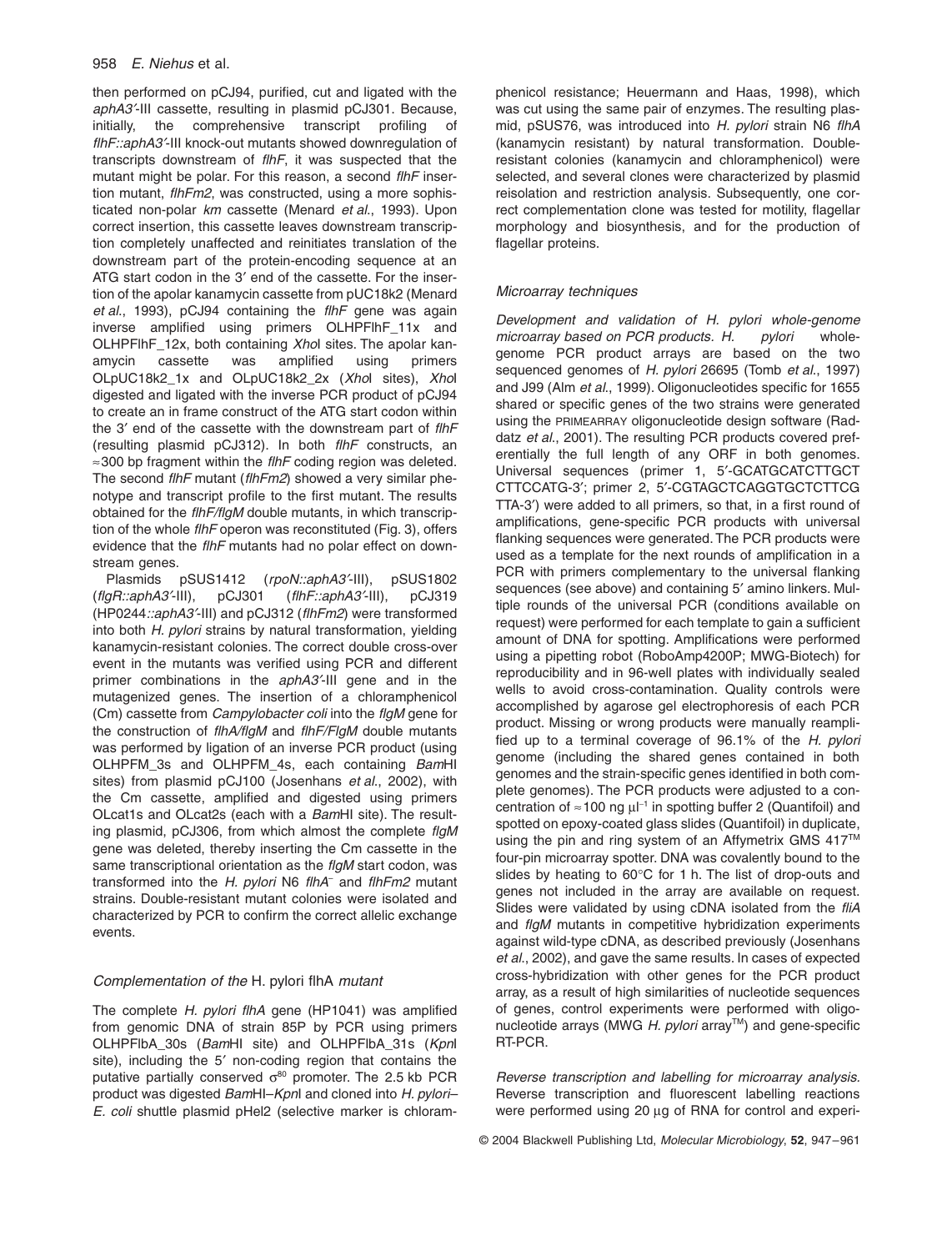ment as described elsewhere (Josenhans *et al*., 2002). For most mutants (except *flhFm2* and *flgR*), RNA obtained from at least two different biological experiments was used and, for every experiment, a reverse labelling (flip dye) experiment was performed to minimize bias resulting from differential dye bleaching or incorporation of the two Cy dyes during the RT reaction. For most of the mutants, except *flgR* mutants, at least four microarray hybridizations were performed, as indicated in Table 1.

*Microarray hybridization and scanning.* Competitive microarray hybridizations using *H. pylori* oligonucleotide microarrays (MWG-Biotech) were performed as described previously (Josenhans *et al*., 2002). PCR product microarrays were pretreated according to the slide supplier's instructions (Quantifoil). Cy5/Cy3-labelled cDNAs were purified, dried and resuspended in 30  $\mu$  of hybridization buffer (50% formamide,  $6\times$  SSC, 0.5% SDS, 50 mM NaPO<sub>4</sub>, pH 8.0, 5 $\times$  Denhardt's solution) and denatured for 3 min. Hybridizations were carried out at 50∞C for 16 h. After successive washes (10 min each) in  $2 \times$  SSC + 0.2% SDS,  $2 \times$  SSC, 0.2 $\times$  SSC and 0.1 $\times$ SSC, slides were dried by centrifugation at 1000 *g* for 3 min and scanned immediately. Hybridized slides were scanned using a 418 Affymetrix confocal laser scanner at six different laser intensities for each dye (Cy3, 80% laser power; Cy5, 100% laser power).

## *Bioinformatic analyses*

Bioinformatic analyses on the slide hybridization results of each single experiment were performed as described previously, using IMAGENETM GENESIGHT software, version 5.5, MAVI 2.3 (MWG), containing a Lowess normalization algorithm and taking into account the saturation levels of hybridized spots at six different scanning intensities, as well as EXPRESSION-IST<sup>™</sup> (Genedata) version 3.1.0 for cluster analysis (Josenhans *et al*., 2002). The total number of microarray hybridizations performed per mutant is indicated in Table 1 (*n*-value). An *n*-value >2 indicates that RNA from at least two different biological experiments was used per mutant. Mean values and standard deviations of gene expression ratios based on two spot replicates on each microarray and *n* different hybridization experiments per mutant were calculated in Microsoft EXCEL 2000.

#### **Acknowledgements**

Tanja Treschan is acknowledged for experimental help with the complementation of the *flhA* mutant strain. We thank Robert Ménard, Hilde de Reuse and Agnès Labigne for the kind gift of pUC18k2. We are indebted to Shin Ichi Aizawa and Sarah Kühne for thorough reading of the manuscript and for suggestions and discussion, and to Guido Dietrich for valuable discussions. We gratefully acknowledge Matthias Frosch and the microarray facility of the PathoGenoMik network (Center Würzburg) of the German Federal Ministry for Education and Research (BMBF) for their continuous support. The work was supported by grants Su 133/2-4, SFB479/ A5 (microarray infrastructure and analyses), the Patho-GenoMik Network of the BMBF and Jo 344/2-1 from the Deutsche Forschungsgemeinschaft.

# **Supplementary material**

The following material is available from [http://www.](http://www) blackwellpublishing.com/products/journals/suppmat/mmi/ mmi4006/mmi4006sm.htm

**Fig. S1.** Genome overview of *H. pylori* 26695 with genes relevant for flagellar function.

**Fig. S2.** Transcription of *H. pylori hpaA* paralogues (HP0797, HP0410, HP0492) in different *H. pylori* mutants of the flagellar regulons; RT-PCR results.

**Table S1.** Plasmids used in this study.

**Table S2.** Oligonucleotide primers used for cloning and RT-PCR.

**Table S3.** Complete microarray results (transcript ratios).

**Alignments 1–4.** Alignments were generated by CLUSTAL W and shaded using the GENEDOC software (<http://> www.psc.edu/biomed/genedoc).

#### **Note added in proof**

Since the final revision of this manuscript, a microarray study of the flagellar hierarchy in *P. aeruginosa* was published, which provides a rich source for comparative analyses with the *H. pylori* system (Dasgupta, N., Wolfgang, M. C. Goodman, A. L., Arora, S. K., Jyot, J., Lory, S., and Ramphal, R. (2003) A four-tiered transcriptional regulatory circuit controls flagellar biogenesis in *Pseudomonas aeruginosa*. *Mol Microbiol* **50:** 809–824.

#### **References**

- Aizawa, S.-I. (2000) Flagella. In *Encyclopedia of Microbiology*. Lederberg, J. (ed.). New York: Academic Press, 380– 389.
- Allan, E., Dorrell, N., Foynes, S., Anyim, M., and Wren, B.W. (2000) Mutational analysis of genes encoding the early flagellar components of *Helicobacter pylori*: evidence for transcriptional regulation of flagellin A biosynthesis. *J Bacteriol* **182:** 5274–5277.
- Alm, R.A., Ling, L.-S.L., Moir, D.T., King, B.L., Brown, E.D., Doig, P.C., and Trust. T.J. (1999) Genomic-sequence comparison of two unrelated isolates of the human gastric pathogen *Helicobacter pylori*. *Nature* **397:** 176–180.
- Anderson, D.K., Ohta, N., Wu, J., and Newton, A. (1995) Regulation of the *Caulobacter crescentus rpoN* gene and function of the purified sigma 54 in flagellar gene transcription. *Mol Gen Genet* **246:** 697–706.
- Beier, D., and Frank, R. (2000) Molecular characterization of two-component systems of *Helicobacter pylori*. *J Bacteriol* **182:** 2068–2076.
- Beier, D., Spohn, G., Rappuoli, R., and Scarlato, V. (1997) Identification and characterization of an operon of *Helicobacter pylori* that is involved in motility and stress adaptation. *J Bacteriol* **179:** 4676–4683.
- Beier, D., Spohn, G., Rappuoli, R., and Scarlato, V. (1998) Functional analysis of the *Helicobacter pylori* principal sigma subunit of RNA polymerase reveals that the spacer region is important for efficient transcription. *Mol Microbiol* **30:** 121–134.
- Buck, M., Gallegos, M.T., Studholme, D.J., Guo, Y., and Gralla, J.D. (2000) The bacterial enhancer-dependent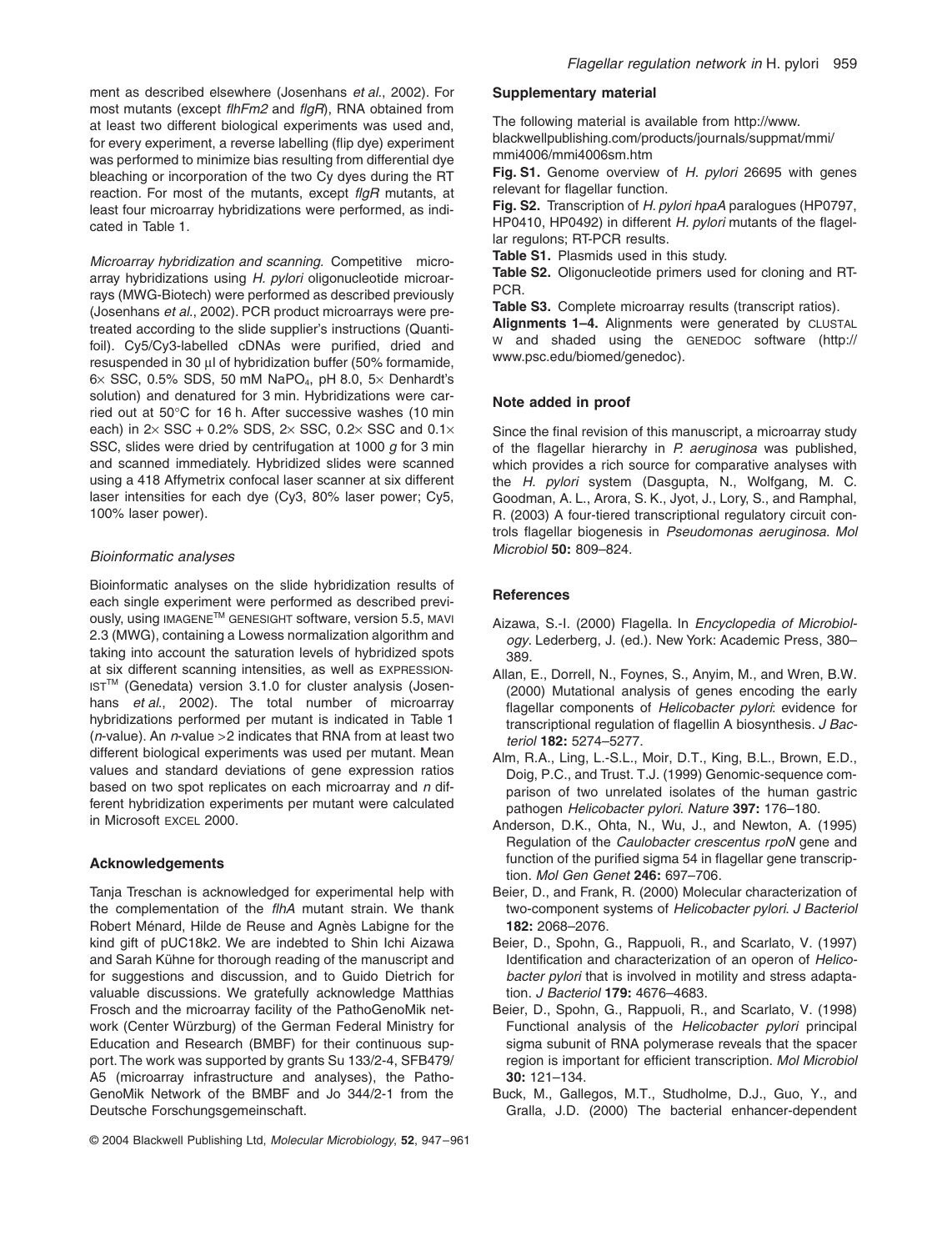960 *E. Niehus* et al.

sigma (54) (sigma N) transcription factor. *J Bacteriol* **182:** 4129–4136.

- Chilcott, G.S., and Hughes, K.T. (2000) Coupling of flagellar gene expression to flagellar assembly in *Salmonella enterica* serovar typhimurium and *Escherichia coli*. *Microbiol Mol Biol Rev* **64:** 694–708.
- Colland, F., Rain, J.C., Gounon, P., Labigne, A., Legrain, P., and de Reuse, H. (2001) Identification of the *Helicobacter pylori* anti-sigma28 factor. *Mol Microbiol* **41:** 477– 487.
- Dasgupta, N., Arora, S.K., and Ramphal, R. (2000) *fleN*, a gene that regulates flagellar number in *Pseudomonas aeruginosa*. *J Bacteriol* **182:** 357–364.
- Dasgupta, N., Ferrell, E.P., Kanack, K.J., West, S.E., and Ramphal, R. (2002) *fleQ*, the gene encoding the major flagellar regulator of *Pseudomonas aeruginosa*, is sigma70 dependent and is downregulated by Vfr, a homolog of *Escherichia coli* cyclic AMP receptor protein. *J Bacteriol* **184:** 5240–5250.
- Dietz, P., Gerlach, G., and Beier, D. (2002) Identification of target genes regulated by the two-component system HP166-HP165 of *Helicobacter pylori*. *J Bacteriol* **184:** 350– 362.
- Eisenbach, M. (1996) Control of bacterial chemotaxis. *Mol Microbiol* **20:** 903–910.
- Ferrero, R.L., Cussac, V., Courcoux, P., and Labigne, A. (1992) Construction of isogenic urease-negative mutants of *Helicobacter pylori* by allelic exchange. *J Bacteriol* **174:** 4212–4217.
- Forsyth, M.H., Cao, P., Garcia, P.P., Hall, J.D., and Cover, T.L. (2002) Genome-wide transcriptional profiling in a histidine kinase mutant of *Helicobacter pylori* identifies members of a regulon. *J Bacteriol* **184:** 4630–4635.
- Foynes, S., Dorrell, N., Ward, S.J., Stabler, R.A., McColm, A.A., Rycroft, A.N., and Wren, B.W. (2000) *Helicobacter pylori* possesses two CheY response regulators and a histidine kinase sensor, CheA, which are essential for chemotaxis and colonization of the gastric mucosa. *Infect Immun* **68:** 2016–2023.
- Fujinaga, R., Nakazawa, T., and Shirai, M. (2001) Allelic exchange mutagenesis of *rpoN* encoding RNA-polymerase sigma54 subunit in *Helicobacter pylori*. *J Infect Chemother* **7:** 148–155.
- Geis, G., Suerbaum, S., Forsthoff, B., Leying, H., and Opferkuch, W. (1993) Ultrastructure and biochemical studies of the flagellar sheath of *Helicobacter pylori*. *J Med Microbiol* **38:** 371–377.
- Ghelardi, E., Celandroni, F., Salvetti, S., Beecher, D.J., Gominet, M., Lereclus, D., *et al.* (2002) Requirement of *flhA* for swarming differentiation, flagellin export, and secretion of virulence-associated proteins in *Bacillus thuringiensis*. *J Bacteriol* **184:** 6424–6433.
- Hendrixson, D.R., and DiRita, V.J. (2003) Transcription of sigma 54-dependent but not sigma 28-dependent flagellar genes in *Campylobacter jejuni* is associated with formation of the flagellar secretory apparatus. *Mol Microbiol* **50:** 687– 702.
- Heuermann, D., and Haas, R. (1998) A stable shuttle vector system for efficient genetic complementation of *Helicobacter pylori* strains by transformation and conjugation. *Mol Gen Genet* **257:** 519–528.
- Hirano, T., Minamino, T., Namba, K., and Macnab, R.M. (2003) Substrate specificity classes and the recognition signal for *Salmonella* type III flagellar export. *J Bacteriol* **185:** 2485–2492.
- Jagannathan, A., Constantinidou, C., and Penn, C.W. (2001) Roles of *rpoN*, *fliA*, and *flgR* in expression of flagella in *Campylobacter jejuni*. *J Bacteriol* **183:** 2937–2942.
- Jenal, U. (2000) Signal transduction mechanisms in *Caulobacter crescentus* development and cell cycle control. *FEMS Microbiol Rev* **24:** 177–191.
- Jones, A.C., Logan, R.P.H., Foynes, S., Cockayne, A., Wren, B.W., and Penn, C.W. (1997) A flagellar sheath protein of *Helicobacter pylori* is identical to HpaA, a putative *N*acetylneuraminyllactose-binding hemagglutinin, but is not an adhesin for AGS cells. *J Bacteriol* **179:** 5643–5647.
- Jones, S.E., Ferguson, N.L., and Alley, M.R. (2001) New members of the *ctrA* regulon: the major chemotaxis operon in *Caulobacter* is CtrA dependent. *Microbiology* **147:** 949– 958.
- Josenhans, C., and Suerbaum, S. (2001) Motility and chemotaxis. In *Helicobacter pylori: Molecular and Cellular Biology*. Achtman, M., and Suerbaum, S. (eds). Wymondham: Horizon Scientific Press, pp. 171–184.
- Josenhans, C., Eaton, K.A., Thevenot, T., and Suerbaum, S. (2000) Switching of flagellar motility in *Helicobacter pylori* by reversible length variation of a short homopolymeric sequence repeat in *fliP*, a gene encoding a basal body protein. *Infect Immun* **68:** 4598–4603.
- Josenhans, C., Niehus, E., Amersbach, S., Hörster, A., Betz, C., Drescher, B., *et al.* (2002) Functional characterization of the antagonistic flagellar late regulators FliA and FlgM of *Helicobacter pylori* and their effects on the *H. pylori* transcriptome. *Mol Microbiol* **43:** 307–322.
- Karlinsey, J.E., Lonner, J., Brown, K.L., and Hughes, K.T. (2000) Translation/secretion coupling by type III secretion systems. *Cell* **102:** 487–497.
- Kavermann, H., Burns, B.P., Angermuller, K., Odenbreit, S., Fischer, W., Melchers, K., and Haas, R. (2003) Identification and characterization of *Helicobacter pylori* genes essential for gastric colonization. *J Exp Med* **197:** 813–822.
- Keenan, R.J., Freymann, D.M., Stroud, R.M., and Walter, P. (2001) The signal recognition particle. *Annu Rev Biochem* **70:** 755–775.
- Kihara, M., Minamino, T., Yamaguchi, S., and Macnab, R.M. (2001) Intergenic suppression between the flagellar MS ring protein FliF of Salmonella and FlhA, a membrane component of its export apparatus. *J Bacteriol* **183:** 1655– 1662.
- Kim, J.S., Chang, J.H., Chung, S.I., and Yum, J.S. (1999) Molecular cloning and characterization of the *Helicobacter pylori fliD* gene, an essential factor in flagellar structure and motility. *J Bacteriol* **181:** 6969–6976.
- Kutsukake, K., Ikebe, T., and Yamamoto, S. (1999) Two novel regulatory genes, *fliT* and *fliZ*, in the flagellar regulon of *Salmonella*. *Genes Genet Syst* **74:** 287–292.
- Labigne-Roussel, A., Courcoux, P., and Tompkins, L. (1988) Gene disruption and replacement as a feasible approach for mutagenesis of *Campylobacter jejuni*. *J Bacteriol* **170:** 1704–1708.
- Laub, M.T., Chen, S.L., Shapiro, L., and McAdams, H.H. (2002) Genes directly controlled by CtrA, a master regula-